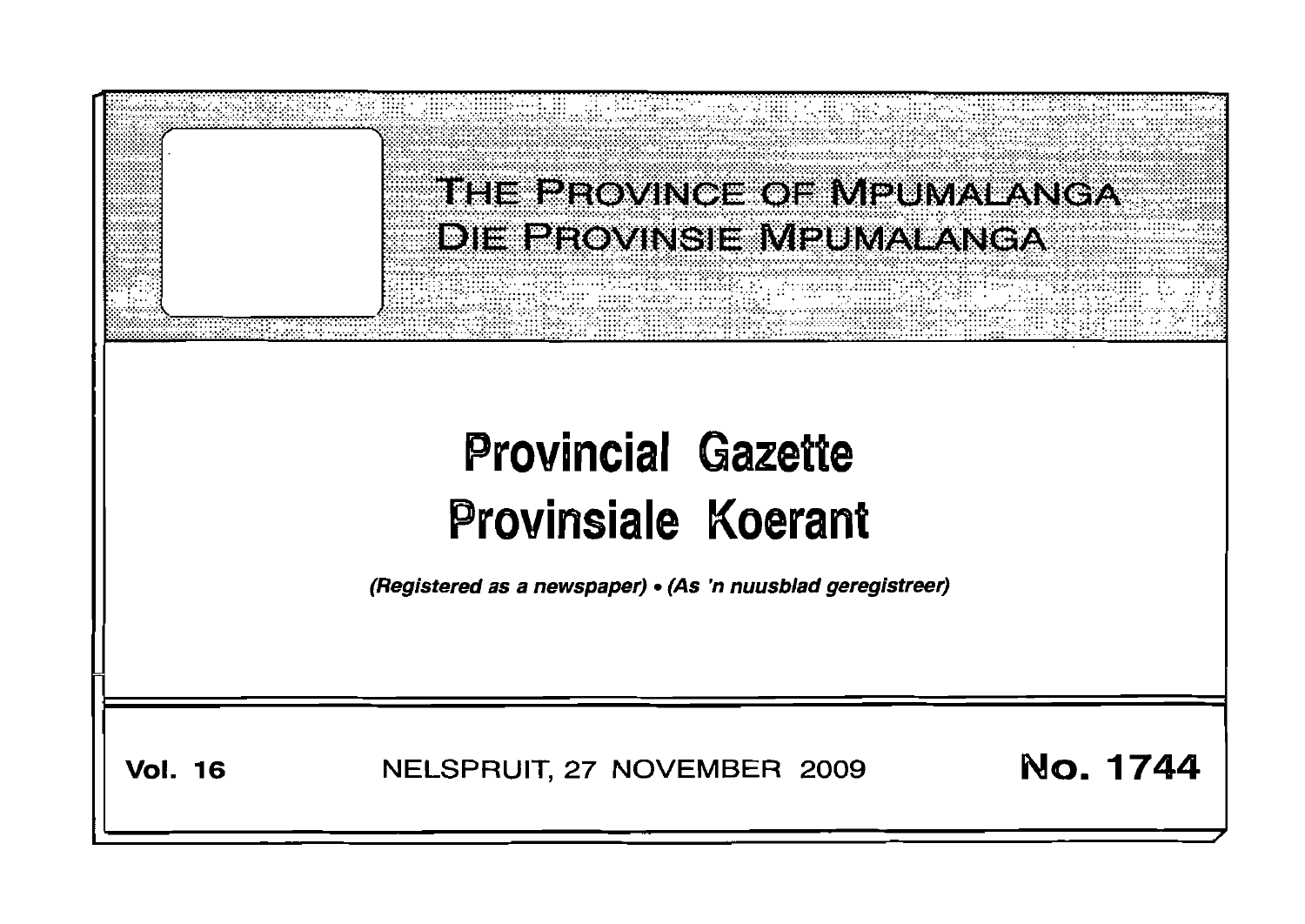No.

# **CONTENTS <sup>0</sup> INHOLID**

Page Gazette No. No.

## **GENERAL NOTICES • ALGEMENE KENNISGEWINGS**

| 367 |                                                                                                                | 8  | 1744  |
|-----|----------------------------------------------------------------------------------------------------------------|----|-------|
| 367 |                                                                                                                | 8  | 1744  |
| 368 |                                                                                                                | 8  | 1744  |
| 368 |                                                                                                                | 9  | 1744  |
| 369 |                                                                                                                | 9  | 1744  |
| 369 |                                                                                                                | 9  | 1744  |
| 370 |                                                                                                                | 10 | 1744  |
| 370 |                                                                                                                | 10 | 1744  |
| 371 |                                                                                                                | 10 | 1744  |
| 372 |                                                                                                                | 11 | 1744  |
| 372 |                                                                                                                | 11 | 1744  |
| 374 |                                                                                                                | 11 | 1744  |
| 374 |                                                                                                                | 12 | 1744  |
| 375 |                                                                                                                | 12 | 1744  |
| 375 |                                                                                                                | 13 | 1744  |
| 376 |                                                                                                                | 13 | 1744  |
| 376 |                                                                                                                | 13 | 1744  |
| 377 |                                                                                                                | 14 | 1744  |
| 377 |                                                                                                                | 14 | 1744  |
| 378 |                                                                                                                | 14 | 1744  |
| 378 |                                                                                                                | 15 | 1744  |
| 379 |                                                                                                                | 15 | 1744  |
| 380 |                                                                                                                | 15 | 1744  |
| 380 |                                                                                                                | 16 | 1744. |
| 381 |                                                                                                                | 16 | 1744  |
| 382 |                                                                                                                | 17 | 1744  |
| 382 |                                                                                                                | 17 | 1744  |
|     | <b>LOCAL AUTHORITY NOTICES • PLAASLIKE BESTUURSKENNISGEWINGS</b>                                               |    |       |
| 247 | Town-planning and Townships Ordinance (15/1986): Emalahleni Local Municipality: Establishment of township: Ben | 18 | 1744  |
| 247 | Ordonnansie op Dorpsbeplanning en Dorpe (15/1986): Emalahleni Plaaslike Munisipaliteit: Stigting van dorp: Ben |    |       |
|     |                                                                                                                | 18 | 1744  |

Town-planning and Townships Ordinance (15/1986): Greater Tubatse Municipality: Tubatse Amendment Scheme

71/2006 19 1744 do.: Govan Mbeki Municipality: Bethal Amendment Scheme 154 and 155................................................................... 19 1744 do.: do.: TrichardtAmendment Scheme 140,141 and 142........................................................................................... 20 1744 do.: do.: Bethal Amendment Scheme 152..................................................................................................................... 20 1744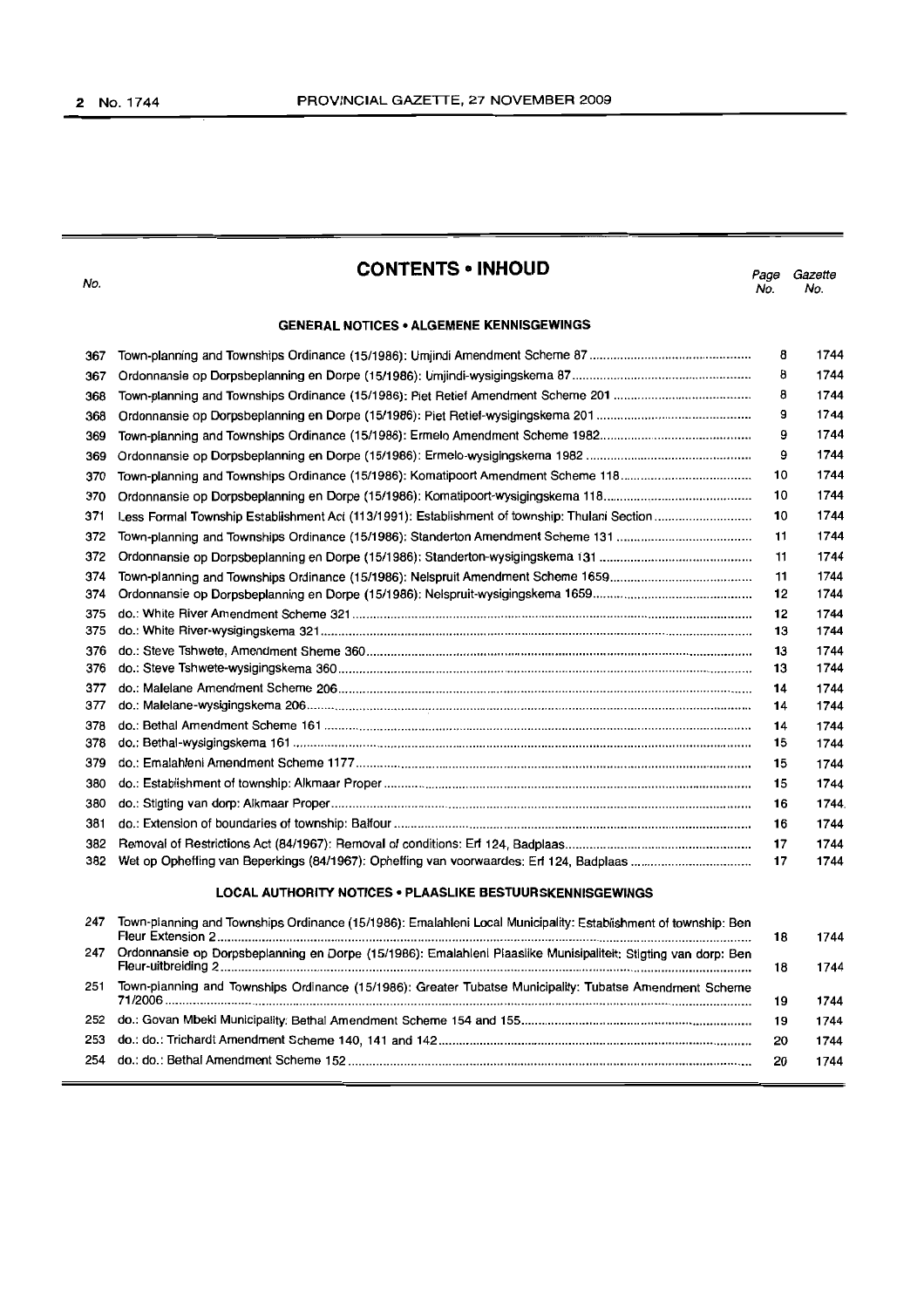NO.1744 3

| <b>IMPORTANT NOTICE</b>                                                                                                                                            |  |  |  |  |  |
|--------------------------------------------------------------------------------------------------------------------------------------------------------------------|--|--|--|--|--|
| The                                                                                                                                                                |  |  |  |  |  |
| <b>Mpumalanga Province Provincial Gazette Function</b>                                                                                                             |  |  |  |  |  |
| will be transferred to the                                                                                                                                         |  |  |  |  |  |
| <b>Government Printer</b> in Pretoria                                                                                                                              |  |  |  |  |  |
| as from 1 April 2005                                                                                                                                               |  |  |  |  |  |
| <b>NEW PARTICULARS ARE AS FOLLOWS:</b>                                                                                                                             |  |  |  |  |  |
| <b>Postal address:</b><br><b>Physical address:</b>                                                                                                                 |  |  |  |  |  |
| <b>Government Printing Works</b><br>Private Bag X85<br>149 Bosman Street<br>Pretoria<br>Pretoria<br>0001                                                           |  |  |  |  |  |
| <b>New contact persons:</b> Louise Fourie Tel.: (012) 334-4686<br>Mrs H. Wolmarans Tel.: (012) 334-4591                                                            |  |  |  |  |  |
| Fax number:<br>(012) 323–8805                                                                                                                                      |  |  |  |  |  |
| E-mail address:<br>hester.wolmarans@gpw.gov.za<br>louise.fourie@gpw.gov.za                                                                                         |  |  |  |  |  |
| <b>Contact persons for subscribers:</b>                                                                                                                            |  |  |  |  |  |
| Mrs S. M. Milanzi Tel.: (012) 334-4734<br>Mrs J. Wehmeyer Tel.: (012) 334-4753<br>Fax.: (012) 323-9574                                                             |  |  |  |  |  |
| This phase-in period is to commence from 18 March 2005 (suggest date of advert)<br>and notice comes into operation as from 1 April 2005.                           |  |  |  |  |  |
| Subscribers and all other stakeholders are advised to send their advertisements<br>directly to the Government Printing Works, two weeks before the 1st April 2005. |  |  |  |  |  |
| In future, adverts have to be paid in advance<br>before being published in the Gazette.                                                                            |  |  |  |  |  |
| <b>AWIE VAN ZYL</b><br><b>Advertising Manager</b>                                                                                                                  |  |  |  |  |  |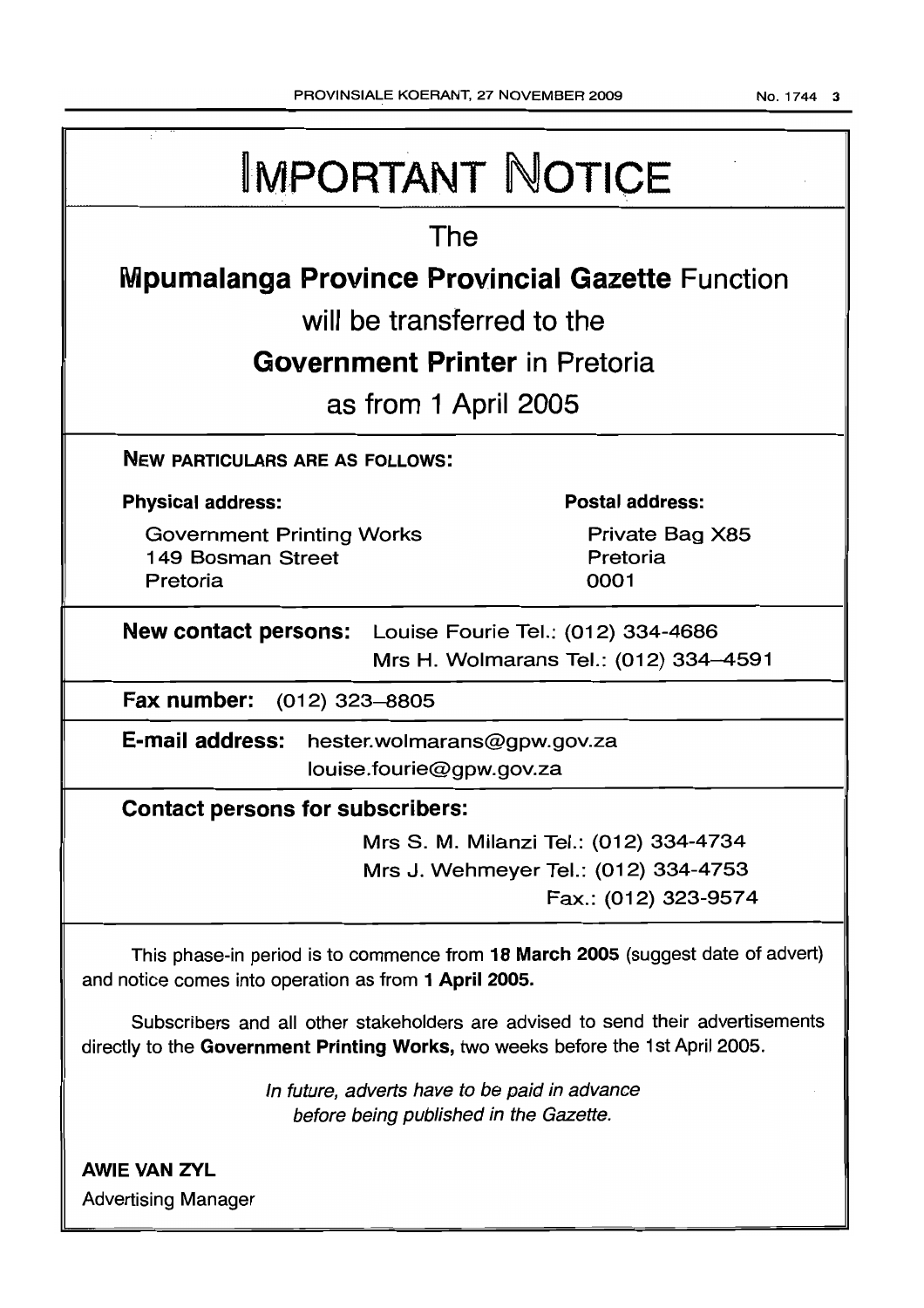IT IS THE CLIENTS RESPONSIBILITY TO ENSURE THAT THE CORRECT AMOUNT IS PAID AT THE CASHIER OR DEPOSITED INTO THE GOVERNMENT PRINTING WORKS BANK ACCOUNT AND ALSO THAT THE REQUISITION/COVERING LETTER TOGETHER WITH THE ADVERTISEMENTS AND THE PROOF OF DEPOSIT REACHES THE GOVERNMENT PRINTING WORKS IN TIME FOR INSERTION IN THE PROVINCIAL GAZETTE.

No ADVERTISEMENTS WILL BE PLACED WITHOUT PRIOR PROOF OF PRE-PAYMENT.

|                                                                                                    | $\frac{1}{4}$ page R 187.37<br>Letter Type: Arial<br><b>Size: 10</b><br>Line Spacing: At:<br>Exactly<br>11pt |
|----------------------------------------------------------------------------------------------------|--------------------------------------------------------------------------------------------------------------|
| A PRICE<br>INCREASE OF<br>8,5% WILL BE<br>EFFECTIVE ON<br>ALL TARIFFS<br>FROM<br><b>1 MAY 2008</b> | $\frac{1}{4}$ page R 374.75<br>Letter Type: Arial<br><b>Size: 10</b><br>Line Spacing: At:<br>Exactly<br>11pt |
|                                                                                                    | $\frac{1}{4}$ page R 562.13<br>Letter Type: Arial<br><b>Size: 10</b><br>Line Spacing: At:<br>Exactly<br>11pt |
|                                                                                                    | $\frac{1}{4}$ page R 749.50<br>Letter Type: Arial<br>Size: 10<br>Line Spacing: At:<br>Exactly<br>11pt        |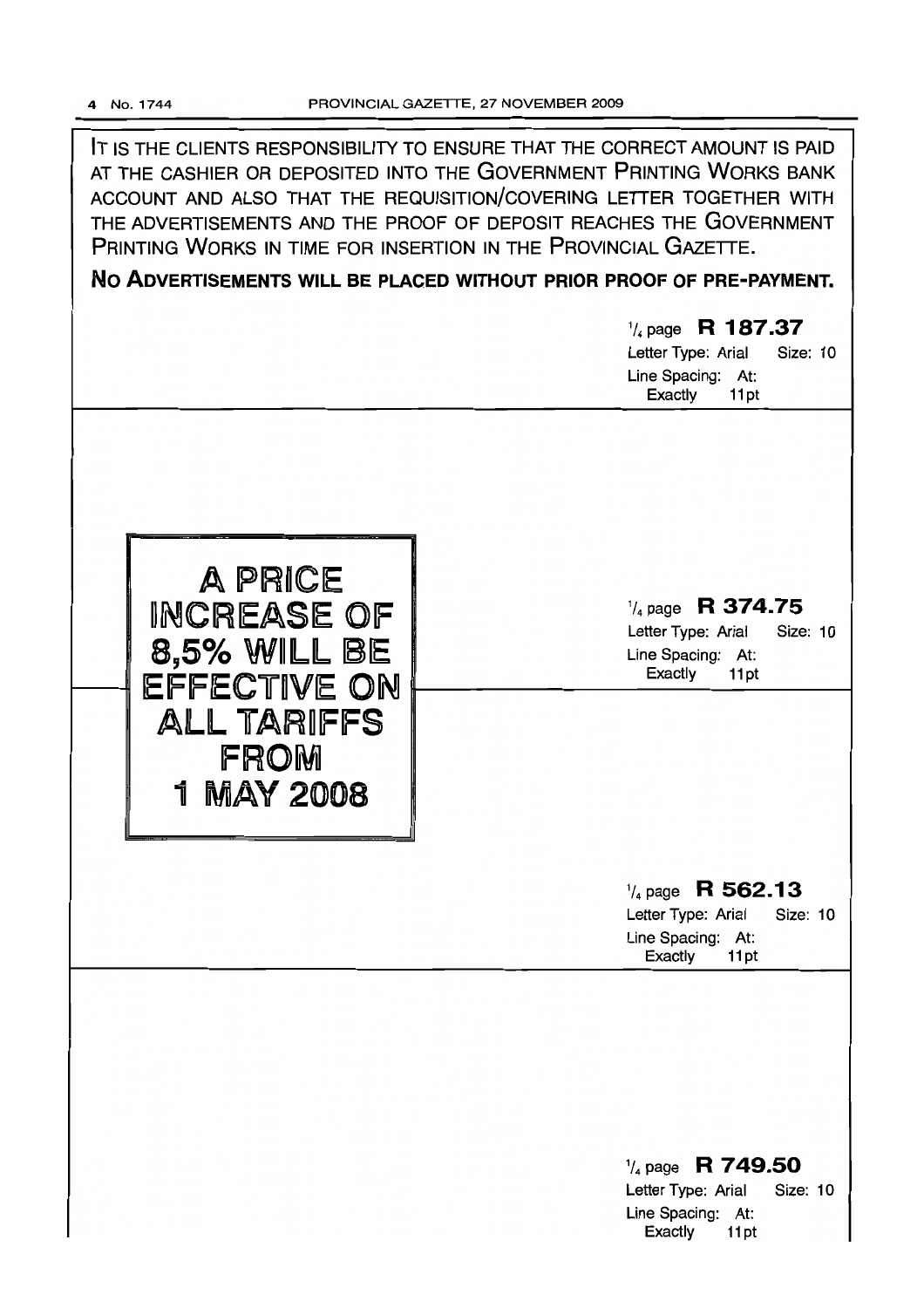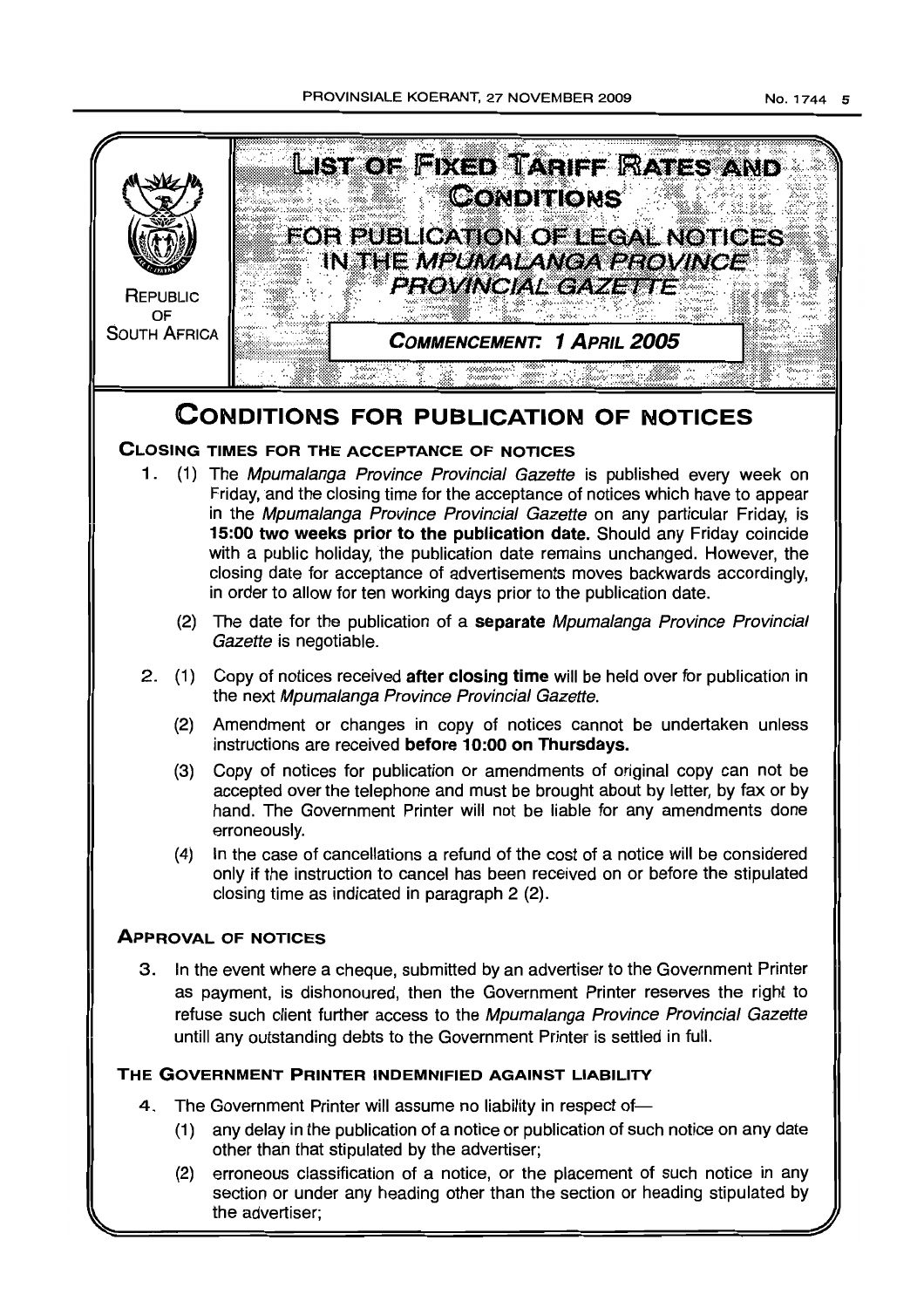r

(3) any editing, revision, omission, typographical errors or errors resulting from faint or indistinct copy.

# LIABILITY OF ADVERTISER

5. Advertisers will be held liable for any compensation and costs arising from any action which may be instituted against the Government Printer in consequence of the publication of any notice.

# **COPY**

- 6. Copy of notices must be typed on one side of the paper only and may not constitute part of any covering letter or document.
- 7. At the top of any copy, and set well apart from the notice, the following must be stated:

Where applicable

- (1) The heading under which the notice is to appear.
- (2) The cost of publication applicable to the notice, in accordance with the 'Word Count Table".

# PAYMENT OF COST

- 9. With effect from 1 April 2005 no notice will be accepted for publication unless the cost of the insertion(s) is prepaid in CASH or by CHEQUE or POSTAL ORDERS. It can be arranged that money can be paid into the banking account of the Government Printer, in which case the deposit slip accompanies the advertisement before publication thereof.
- 10. (1) The cost of a notice must be calculated by the advertiser in accordance with the word count table.
	- (2) Where there is any doubt about the cost of publication of a notice, and in the case of copy, an enquiry, accompanied by the relevant copy, should be addressed to the Advertising Section, Government Printing Works, Private Bag X85, Pretoria, 0001 [Fax: (012) 323-8805], before publication.
- 11 . Overpayment resulting from miscalculation on the part of the advertiser of the cost of publication of a notice will not be refunded, unless the advertiser furnishes adequate reasons why such miscalculation occurred. In the event of underpayments, the difference will be recovered from the advertiser, and the notice(s) will not be published until such time as the full cost of such publication has been duly paid in cash or by cheque or postal orders, or into the banking account.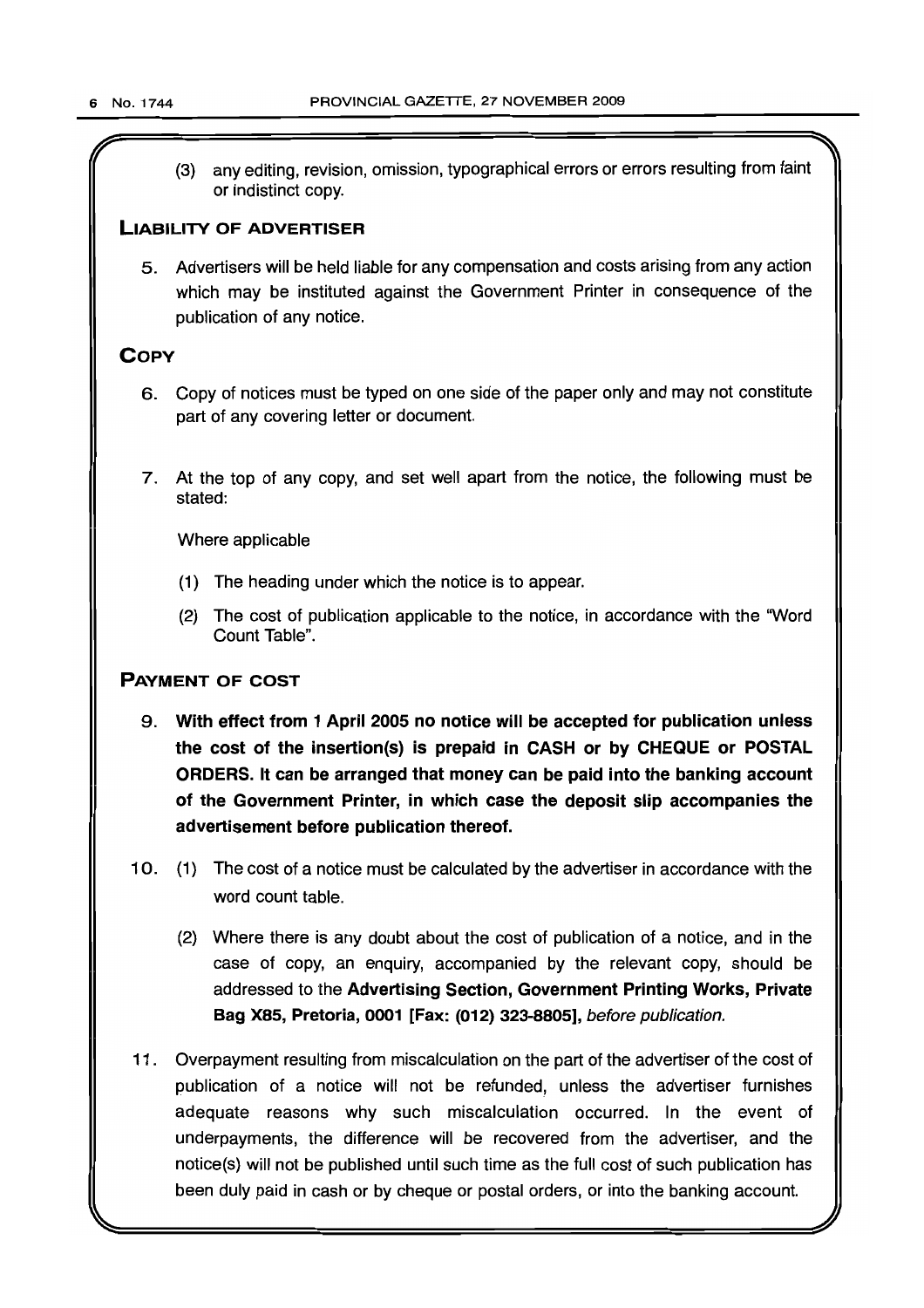12. In the event of a notice being cancelled, a refund will be made only if no cost regarding the placing of the notice has been incurred by the Government Printing Works. 13. The Government Printer reserves the right to levy an additional charge in cases where notices, the cost of which has been calculated in accordance with the Word Count Table, are subsequently found to be excessively lengthy or to contain overmuch or complicated tabulation. PROOF OF PUBLICATION 14. Copies of the Mpumalanga Province Provincial Gazette which may be required as proof of publication, may be ordered from the Government Printer at the ruling price. The Government Printer will assume no liability for any failure to post such Mpumalanga Province Provincial Gazette(s) or for any delay in despatching it/them. **GOVERNMENT PRINTERS BANK ACCOUNT PARTICULARS** Bank: ABSA BOSMAN STREET Account No.: 4057114016 Branch code: 632005 Reference No.: 00000047 Fax No.: (012) 323 8805 Enquiries: Mrs. L. Fourie Mrs. H. Wolmarans Tel.: (012) 334-4686 Tel.: (012) 334-4591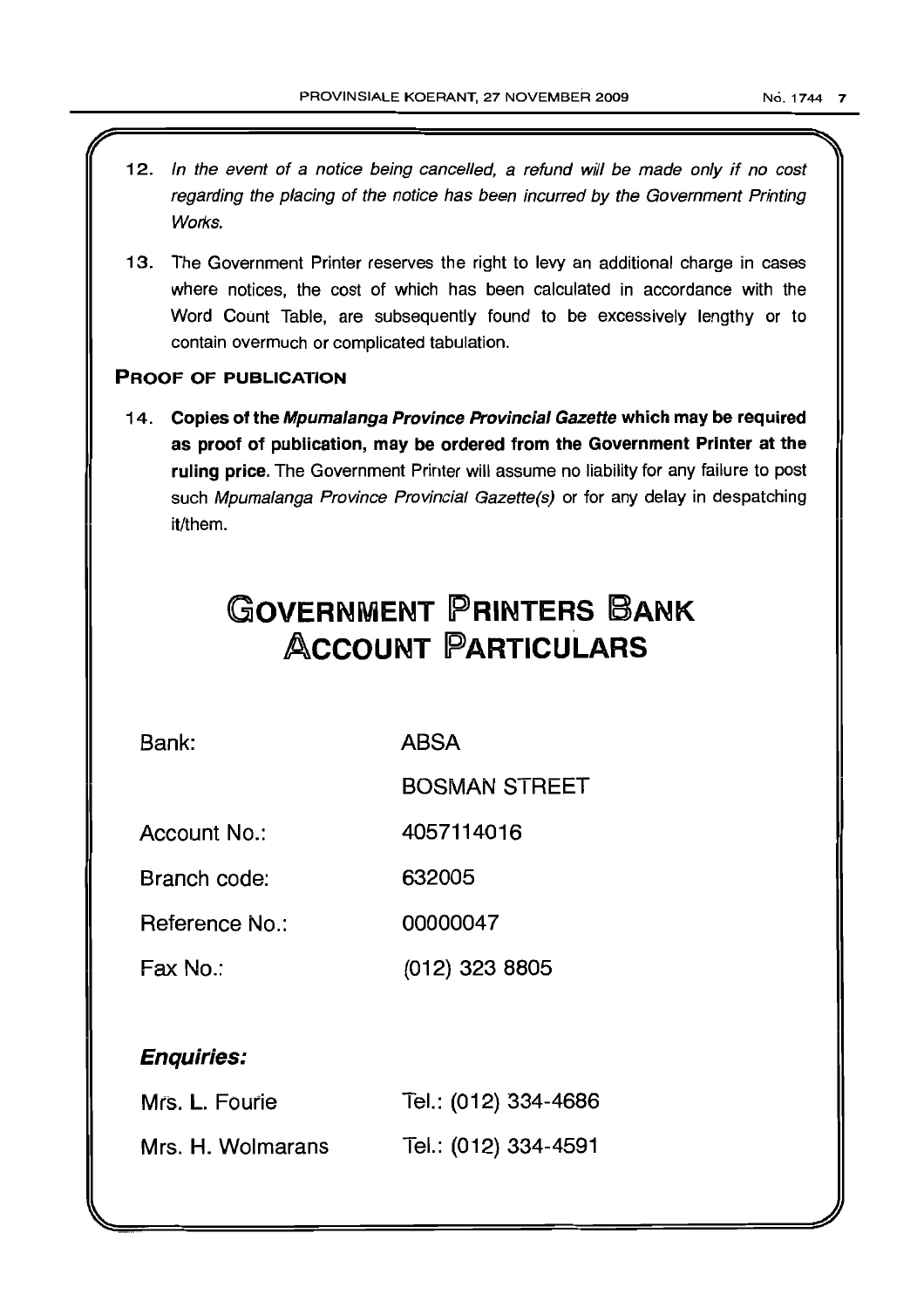# GENERAL NOTICES <sup>0</sup> ALGEMENE KENNISGEWINGS

## NOTICE 367 OF 2009

## UMJINDI AMENDMENT SCHEME 87

NOTICE OF APPLICATION FOR AMENDMENT OF TOWN-PLANNING SCHEME IN TERMS OF SECTION 56 (1) (b) (i) OF THE TOWN-PLANNING AND TOWNSHIPS ORDINANCE, 1986 (ORDINANCE 15 OF 1986)

I, Stefan de Beer, being the authorised agent of the owner of Erf 3113 Barberton Extension 6 & Erf 2786, Barberton Extension 4, hereby give notice in terms of section 56 (1) (b) (i) of the Town-planning and Townships Ordinance, 1986 (Ordinance 15 of 1986), that I have applied to the Umjindi Local Municipality for the amendment of the town-planning scheme known as Umjindi Town-planning Scheme, 2002, by the rezoning of the properties located respectively at 7 Waterbessie Avenue and 20 Redelinghuys Street, as follows:

• Erf 3113, Barberton Extension 6-from "Residential 1" with a density of 1 dwelling per erf, to "Residential 1" with a density of one dwelling per 500  $m^2$ , for the purposes of subdividing the property;

• Erf 2786, Barberton Extension 4-from "Residential 1" with a density of one dwelling per 1 000 m<sup>2</sup> to "Residential 1" with a density of one dwelling per 500  $m<sup>2</sup>$  for the purposes of subdividing the property.

Particulars of the application will lie for inspection during normal office hours at the office of the Municipal Manager, Umjindi Local Municipality, corner De Villiers & General Streets, Barberton, for a period of 28 days from 20 November 2009.

Objections to or representations in respect of the application must be lodged with or made in writing to the Municipal Manager at the above address or at P.O. Box 33, Barberton, 1300, within a period of 28 days from 20 November 2009.

Address of applicant: Stefan de Beer, P.O. Box 30028, Steiltes, 1213.

## KENNISGEWING 367 VAN 2009

<sup>I</sup> **a •**

# UM.IINDI-WYSIGINGSKEMA 87

KENNISGEWING VAN AANSOEK OM WYSIGING VAN DORPSBEPLANNINGSKEMA INGEVOLGE ARTIKEL 56 (1) (b) (i) VAN DIE ORDONNANSIE OP DORPSBEPLANNING EN DORPE, 1986 (ORDONNANSIE 15 VAN 1986)

Ek, Stefan de Beer, synde die gemagtigde agent van die eienaar van Erf 3113, Barberton Uitbreiding 6 en Erf 2786, Barberton Uitbreiding 4, gee hiermee ingevolge artikel 56 (1) (b) (i) van die Ordonnansie op Dorpsbeplanning en Dorpe, 1986 (Ordonnansie 15 van 1986), kennis dat ek by die Umjindi Plaaslike Munisipaliteit aansoek gedoen het vir die wysiging van die dorpsbeplanningskema bekend as Umjindi-dorpsbeplanningskema, 2002, deur die hersonering van die eiendomme hierbo onderskeidelik geleë te Waterbessielaan 7 en Redelinghuysstraat 20, soos volg:

• Erf 3113, Barberton Uitbreiding 6-vanaf "Residensieel 1" met 'n digtheid van 1 woonhuis per erf na "Residensieel 1" met 'n digtheid van een woonhuis per 500 m<sup>2</sup>, met die doel om te onderverdeel;

• Erf 2786, Barberton Uitbreiding 4- vanaf "Residensieel 1" met 'n digtheid van een woonhuis per 1 000 m<sup>2</sup> na "Residensieel 1" met 'n digtheid van een woonhuis per 500 m<sup>2</sup> met die doel om te onderverdeel.

Besonderhede van die aansoek Ie ter insae gedurende gewone kantoorure by die kantoor van die Munisipale Bestuurder, Umjindi Plaaslike Munisipaliteit, h/v De Villiers & Generalstraat, Barberton, vir 'n periode van 28 dae vanaf 20 November 2009.

Besware teen of vertoe ten opsigte van die aansoek moet binne 'n tydperk van 28 dae vanaf 20 November 2009 skriftelik by bogemelde adres of by die Munisipale Bestuurder, by Posbus 33, Barberton, 1300, ingedien of gerig word.

Adres van applikant: Stefan de Beer, Posbus 30028, Steiltes, 1213.

20-27

# NOTICE 368 OF 2009

## PIET RETIEF AMENDMENT SCHEME 201

NOTICE OF APPLICATION FOR THE AMENDMENT OF THE PIET RETIEF TOWN-PLANNING SCHEME, 1980, IN TERMS OF SECTION 56 (1) (b) (i) OF THE TOWN-PLANNING AND TOWNSHIPS ORDINANCE, 1986 (ORDINANCE No. 15 OF 1986)

I, Pinkie Kühne, being the authorised agent of the registered owner of the property mentioned below, hereby give notice in terms of the above ordinance, that I have applied to the Mkhondo Municipality, Piet Retief, for the amendment of the townplanning scheme, known as the Piet Retief Town-planning Scheme, 1980, by the rezoning of Portion 2 of Erf 506, situated at No.7, Klip Street, Piet Retief, from "Residential 1" to "Residential 3".

Particulars regarding the application will lie for inspection during normal office hours at the office of the Municipal Manager, Civic Centre, Mark Street, Piet Retief, for a period of 28 (twenty-eight) days from 20 November 2009.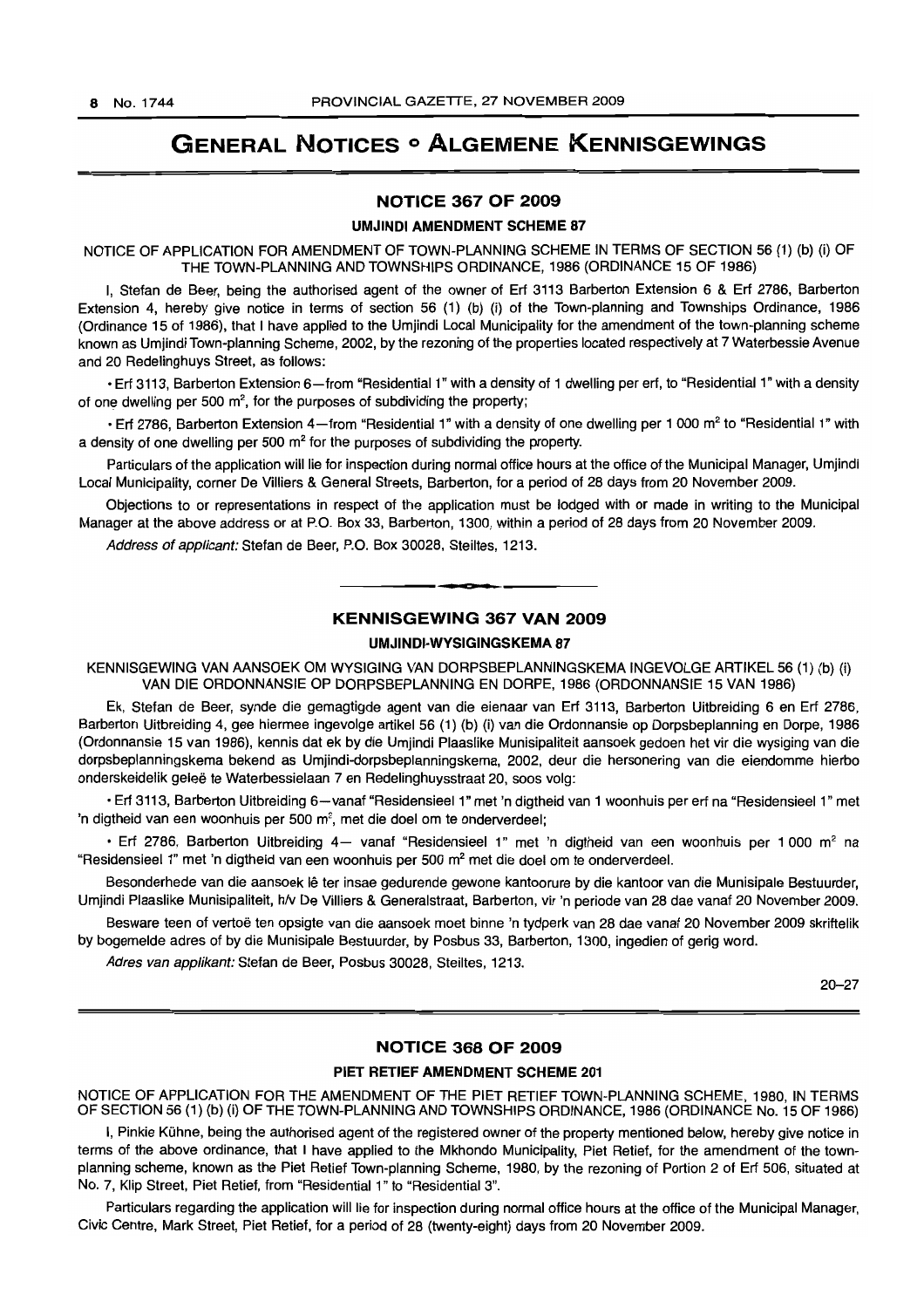Objections to this application must, within a period of 28 (twenty eight) days from 20 November 2009, written and in duplicate, be submitted to the Municipal Manager at the above address, or be posted to P.O. Box 23, Piet Retief, 2380.

Agent: Pinkie Kühne, 76 Paterson Street, P.O. Box 22072, Newcastle, 2940. Tel/Fax: (034) 312-3116. Cell: 082 952 2946.

## KENNISGEWING 368 VAN 2009

**I CI**

### PIET RETIEF-WYSIGINGSKEMA 201

KENNISGEWING VAN AANSOEK OM DIE WYSIGING VAN PIET RETIEF DORPSBEPLANNINGSKEMA, 1980, INGEVOLGE ARTIKEL 56 (1) (b) (i) VAN DIE ORDONNANSIE OP DORPSBEPLANNING EN DORPE, 1986 (ORDONNANSIE No. 15 VAN<br>1986)

Ek, Pinkie Kühne, synde die gemagtigde agent van die geregistreerde eienaar van die ondergenoemde eiendom, gee hiermee, ingevolge bogenoemde artikel, kennis dat ek by die Mkhondo Munisipaliteit, Piet Retief, aansoek gedoen het om die wysiging van die dorpsbeplanningskema bekend as die Piet Retief Dorpsbeplanningskema, 1980, deur die hersonering van Gedeelte 2 van Erf 506, geleë te Klipstraat No. 7, Piet Retief, vanaf "Residensieel 1" na "Residensieel 3".

Besonderhede van die aansoek lê ter insae gedurende gewone kantoorure by die kantoor van die Munisipale Bestuurder, Burgersentrum, Markstraat, Piet Retief, vir 'n tydperk van 28 (agt en twintig) dae vanaf 20 November 2009.

Besware of vertoë teen die aansoek moet binne 'n tydperk van 28 (agt en twintig) dae vanaf 20 November 2009, geskrewe en in tweevoud, ingehandig word by die Munisipale Bestuurder, by bovermelde adres, of gepos word aan Posbus 23, Piet **Retief, 2380.** 

Agent: Pinkie Kühne, Patersonstraat 76, Posbus 22072, Newcastle, 2940. Tel/Faks: (034) 312-3116. Sel: 082 952 2946.

20-27

## NOTICE 369 OF 2009

SCHEDULE 8

[Regulation 11 (2)]

NOTICE OF APPLICATION FOR AMENDMENT OF TOWN-PLANNING SCHEME IN TERMS OF SECTION 56 (1) (b) (i) OF THE TOWN-PLANNING AND TOWNSHIPS ORDINANCE, 1986 (ORDINANCE 15 OF 1986)

## ERMELO AMENDMENT SCHEME 1982 NUMBER 554

I, Pierre Grobler, being the authorized agent of the owner of Erf 356, Ermelo Township, Registration Division I T, Province Mpumalanga, hereby give notice in terms of section 56 (1) (b) (i) of the Town-planning and Townships Ordinance, 1986, that I have applied to the Msukaligwa Local Municipality for the amendment of the town-planning scheme known as the Ermelo Townplanning Scheme, 1982, by the rezoning of the property described above, situated at Erf 356, Ermelo Township, Registration Division IT, Province Mpumalanga, from "Residential 1" to "Residential 3".

Particulars of the application will lie for inspection during normal office hours at the office of the Municipal Manager/Secretary of the Msukaligwa Local Municipality, for a period of 28 day ass from 20 November 2009.

Objections to or representations in respect of the application must be lodged with or made in writing to the Municipal Manager/Secretary as the asbove address or at Bekker, Brink & Brink Inc., Second Floor, United Building, 60 Kerk Street, Ermelo, within a period of 28 days as from 10 July 2009.

Address of owner: c/o Bekker, Brink & Brink Inc., Second Floor, United Building, 60 Kerk Street, Ermelo (Ref: Mr P Grobler/MC/ASA2/0001.

# KENNISGEWING 369 VAN 2009

• **C •**

BYLAE 8

[Regulasie 11 (2)]

KENNISGEWING VAN AANSOEK OM WYSIGING VAN DORPSBEPLANNINGSKEMA INGEVOLGE ARTIKEL 56 (1) (b) (i) VAN DIE ORDONNANSIE OP DORPSBEPLANNING EN DORPE, 1986 (ORDONNANSIE 15 VAN 1986)

## ERMELO-WYSIGINGSKEMA 1982 NOMMER 554

Ek, Pierre Grobler, synde die gemagtigde agent van die eienaar van Erf 356, Ermelo Dorpsgebied, Registrasie Afdeling IT, Provinsie Mpumalanga, gee hiermee ingevolge artikel 56 (1) (b) (i) van die Ordonnansie op Dorpsbeplanning en Dorpe, 1986, kennis dat ek by die Msukaligwa Local Municipality aansoek gedoen het om die wysiging van die dorpsbeplanningskema bekend as Ermelo-dorpsbeplanningskema, 1982, deur die hersonering van die eiendom hierbo beskryf, geleë te Erf 356, Ermelo Dorpsgebied, Registrasie Afdeling IT, Provinsie Mpumalanga, vanaf "ResidensieeI1" na "ResidensieeI3".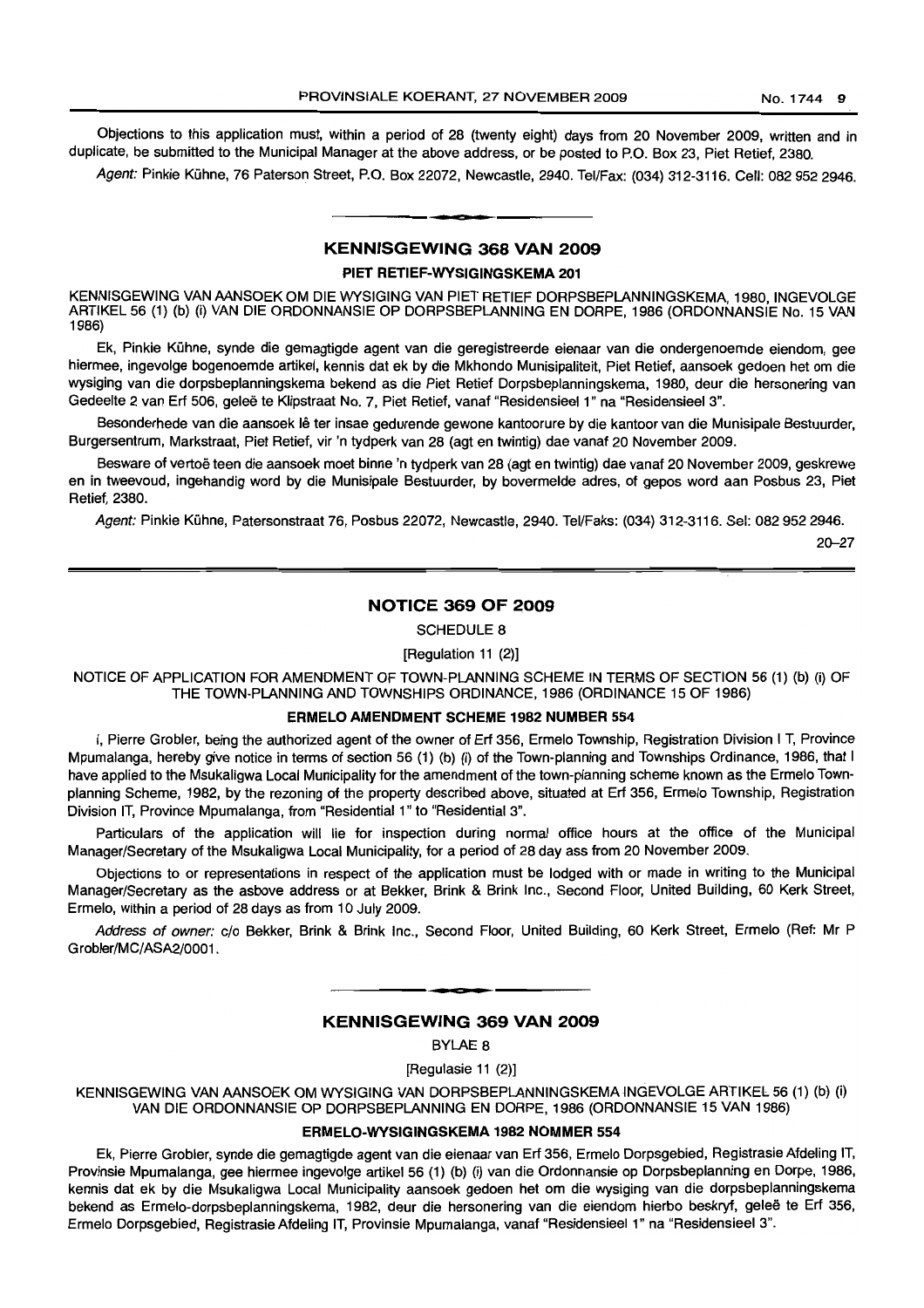Besonderhede van die aansoek lê ter insae gedurende gewone kantoorure by die kantoor van die Munisipale Bestuurder/Sekretaris van die Msukaligwa Local Municipality, Burgersentrum, Ermelo, vir 'n tydperk van 28 dae vanaf 20 November 2009.

Besware teen of vertoë ten opsigte van die aansoek moet binne 'n tydperk van 28 dae vanaf 20 November 2009 skriftelik by of tot die Munisipale Bestuurder/Sekretaris by bovermelde adres of by Bekker, Brink & Brink Ing., Tweede Vloer, Unitedgebou, Kerkstraat 60, Ermelo, ingedien of gerig word.

Adres van eienaar: p/a Bekker, Brink & Brink Ing., Tweede Vloer, Unitedgebou, Kerkstraat 60, Ermelo (Verw: Mnr P Grobler/ mc/ASA2/0001.

20-27

## **NOTICE 370 OF 2009**

# **KOMATIPOORT AMENDMENT SCHEME 118**

NOTICE OF APPLICATION FOR THE AMENDMENT OF TOWN-PLANNING SCHEME IN TERMS OF SECTION 56 (1) (b) (i) OF THE TOWN-PLANNING AND TOWNSHIPS ORDINANCE, 1986 (ORDINANCE No. 15 OF 1986)

I, Johannes Christiaan Engelbrecht, being the authorised agent of the owner of Stand 684, Komatipoort Extension 1, hereby give notice in terms of the section 56 (1) (b) (i) of the Town-planning and Townships Ordinance, 1986, that I have applied to the Nkomazi Municipality for the amendment of the town-planning scheme known as Komatipoort Town-planning Scheme, 1992, by rezoning of the properties described above, situated in Njala Street, Komatipoort, from "Residential 1" to "Residential 3."

Particulars of the application will lie for inspection during normal office hours at the office of the Municipal Manager, Nkomazi Municipality, Rotunda Circle, Malelane, for a period of 28 days from 20 November 2009.

Objections to or representations in respect of the application must be lodged with or made in writing to the Municipal Manager, Nkomazi Municipality, Malelane, or at Private Bag X101, Malelane, 1320, within a period of 28 days from 20 November 2009.

Esselens Engelbrechts Inc., P.O. Box 652, Komatipoort, 1340. Tel: (013) 793-7783. Fax: (013) 793-7504. (Ref: Jan/Leana/ KK30.09.)

## **KENNISGEWING 370 VAN 2009**

**CI •**

## **KOMATIPOORT-WYSIGINGSKEMA 118**

KENNISGEWING VAN AANSOEK OM DIE WYSIGING VAN DORPSBEPLANNINGSKEMA INGEVOLGE ARTIKEL 56 (1) (b) (i) VAN DIE ORDONNANSIE OP DORPSBEPLANNING EN DORPE, 1986 (ORDONNANSIE 15 VAN 1986)

Ek, Johannes Christiaan Engelbrecht, synde die gevolmagtigde agent van die eienaar van Erf 684, Komatipoort Uitbreiding 1, gee hiermee ingevolge artikel 56 (1) (b) (i) van die Ordonnansie op Dorpsbeplanning en Dorpe, 1986, kennis dat ek by die Nkomazi Munisipaliteit aansoek gedoen het om die wysiging van die dorpsbeplanningskema, bekend as die Komatipoortdorpsbeplanningskema, 1992, deur die hersonering van die eiendom hierbo beskryf, gelee te Njalastraat, Komatipoort, van "Residensieel 1" na "Residensieel 3."

Besonderhede van die aansoek lê ter insae gedurende gewone kantoorure by die kantoor van die Munisipale Bestuurder, Nkomazi Munisipaliteit, Rotunda Sirkel, Male/ane, vir 'n tydperk van 28 dae vanaf 20 November 2009.

Besware teen of vertoë ten opsigte van die aansoek moet binne 'n periode van 28 dae vanaf 20 November 2009 skriftelik by bovermelde adres of by Privaatsak X101, Malelane, 1320, ingedien of gerig word.

Adres van agent: Esselens Engelbrechts Ing., Posbus 652, Komatipoort, 1340. Tel: (013) 793-7783. Faks: (013) 793-7504. (Verw: Jan/Leana/KK30.09.)

20-27

## **NOTICE 371 OF 2009**

APPLICATION FOR LESS FORMAL TOWNSHIP ESTABLISHMENT [APPLICATION IN TERMS OF SECTION 11 (1) OF THE LESS FORMAL TOWNSHIP ESTABLISHMENT ACT, 1991 (ACT 113 OF 1991]

Please take note that the township applicant mentioned below has lodged an application for the establishment of the township described below with the authorized officer as contemplated in the Act on Less Formal Township Establishment, 1991 (Act 113 of 1991).

Please take further notice that the relevant plans, documents and information are available for inspection at the offices of the township applicant indicated below for a period of 28 (twenty-eight) days from 20 November 2009.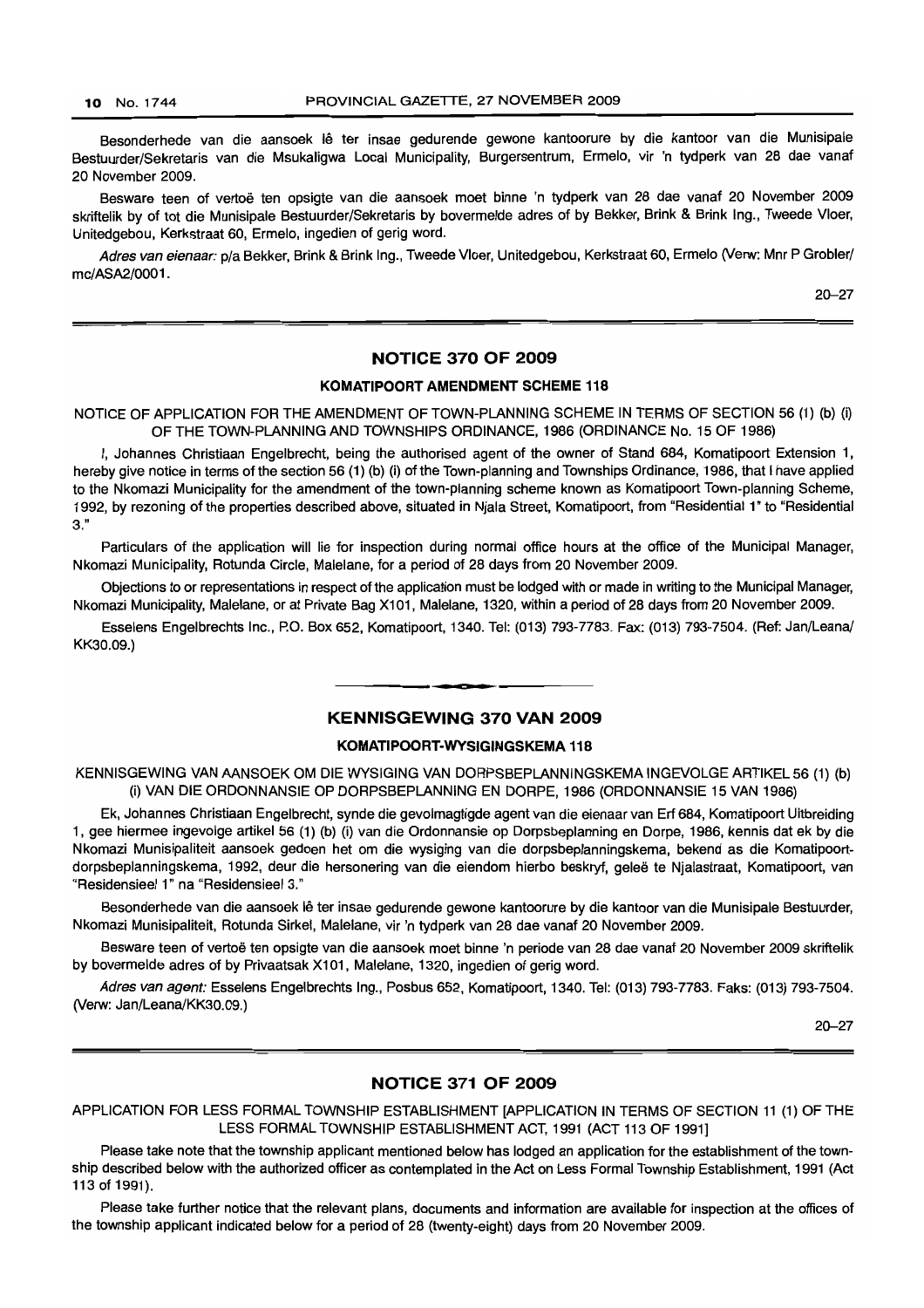Please take further notice that any person who desires to object to or make representations in respect of the granting of the application must deliver such objections or representations together with the reasons thereof to the authorized officer at the address given below within the said 28 (twenty-eight) days.

Name of township: Thulani Section.

Township applicant: Stefan de Beer, Town & Regional Planner.

Address where documents can be inspected: 21 Sonbesie Street, Nelspruit, Tel. 082 892 3667.

Address of authorised officer: Department of Agriculture, Rural Development & Land Administration, Private Bag X11219, Nelspruit, 1200.

Number & zoning of erven: Residential 393, Special 3, Institutional 3, Undetermined 2, Open Space 2, Business 1.

Description of land: Located to the north of Matsulu B Town on a portion of Portion 5 and portions of the Remainder of the farm Sigambule 216 JU, and a portion of the Remainder of the farm Matsulu 543 JU.

20-27

#### NOTICE 372 OF 2009

NOTICE OF APPLICATION FOR THE AMENDMENT OF TOWN-PLANNING SCHEME IN TERMS OF SECTION 56 (1) (b) (i) OF THE TOWN-PLANNING AND TOWNSHIPS ORDINANCE, 1986 (ORDINANCE 15 OF 1986)

## STANDERTON AMENDMENT SCHEME 131

I, H Coetzer, being the owner of Stand 184, Meyerville, hereby give notice in terms of section 56 (1) (b) (i) of the Townplanning and Townships Ordinance, 1986, that I have applied to the Lekwa Local Municipality for the amendment of the town-planning scheme known as the Standerton Town-planning Scheme, 1995, by the rezoning of the above-mentioned property, situated in 62 Brits Street, from "Residential 1" to "Residential 4."

Particulars of the application will lie open for inspection during normal office hours at the office of the Lekwa Council, Standerton, for a period of 28 days from 20 November 2009.

Objections to or representations in respect of the application must be lodged with or made in writing to the Municipal Manager, Lekwa Municipality at P.O. Box 66, Standerton, 2430, within a period of 28 days from 20 November 2009.

## KENNISGEWING 372 VAN 2009

**• ::0:**

KENNISGEWING VAN AANSOEK OM WYSIGING VAN DORPSBEPLANNINGSKEMA INGEVOLGE ARTIKEL 56 (1) (b) (i) VAN DIE ORDONNANSIE OP DORPSBEPLANNING EN DORPE, 1986 (ORDONNANSIE 15 VAN 1986)

## STANDERTON-WYSIGINGSKEMA 131

Ek, H Coetzer, synde die eienaar van Erf 184, Meyerville, gee hiermee ingevolge artikel 56 (1) (b) (i) van die Ordonnansie op Dorpsbeplanning en Dorpe, 1986, kennis dat ek by die Lekwa Plaaslike Munisipaliteit aansoek gedoen het om die wysiging van die skema bekend as Standerton-dorpsbeplanningskema, 1995, deur die hersonering van die bogenoemde eiendom te Britsstraat 62 vanaf "Residensieel 1" na "Residensieel 4".

Besonderhede van die aansoek lê ter insae gedurende gewone kantoorure by die kantoor van die Lekwa Plaaslike Munisipaliteit, Standerton, vir 'n verdere tydperk van 28 dae vanaf 20 November 2009.

Besware teen of vertoe ten opsigte van die aansoek moet binne 'n periode van 28 dae vanaf 20 November 2009 skriftelik by die Munisipale Bestuurder, Lekwa Munisipaliteit, Posbus 66, Standerton, 2430, ingedien of gerig word.

20-27

## NOTICE 374 OF 2009

#### NElSPAUIT AMENDMENT SCHEME 1659

NOTICE OF APPLICATION FOR THE AMENDMENT OF TOWN-PLANNING SCHEME IN TERMS OF SECTION 56 (1) (b) (i) OF THE TOWN-PLANNING AND TOWNSHIPS ORDINANCE, 1986 (ORDINANCE 15 OF 1986)

We, Nuplan Development Planners, being the authorised agent of the registered owner of Portion 2 of Erf 3362, Nelspruit Extension 32, hereby gives notice in terms of section 56 (1) (b) (i) of the Town-planning and Townships Ordinance, 1986 (Ordinance 15 of 1986), that we have applied to the Mbombela Local Municipality for the amendment of the town-planning scheme known as Nelspruit Town-planning Scheme, 1989, by the rezoning of the property described above, situated in Du Preez Street, from "Residential 3" with a FAR of 0.33 to "Residential 3" with an increased FAR and coverage.

Particulars of the application will lie for inspection during normal office hours at the office of the Municipal Manager, Department Urban and Rural Management, Mbombela Local Municipality, Nel Street, Nelspruit, for a period of 28 days from 27 November 2009.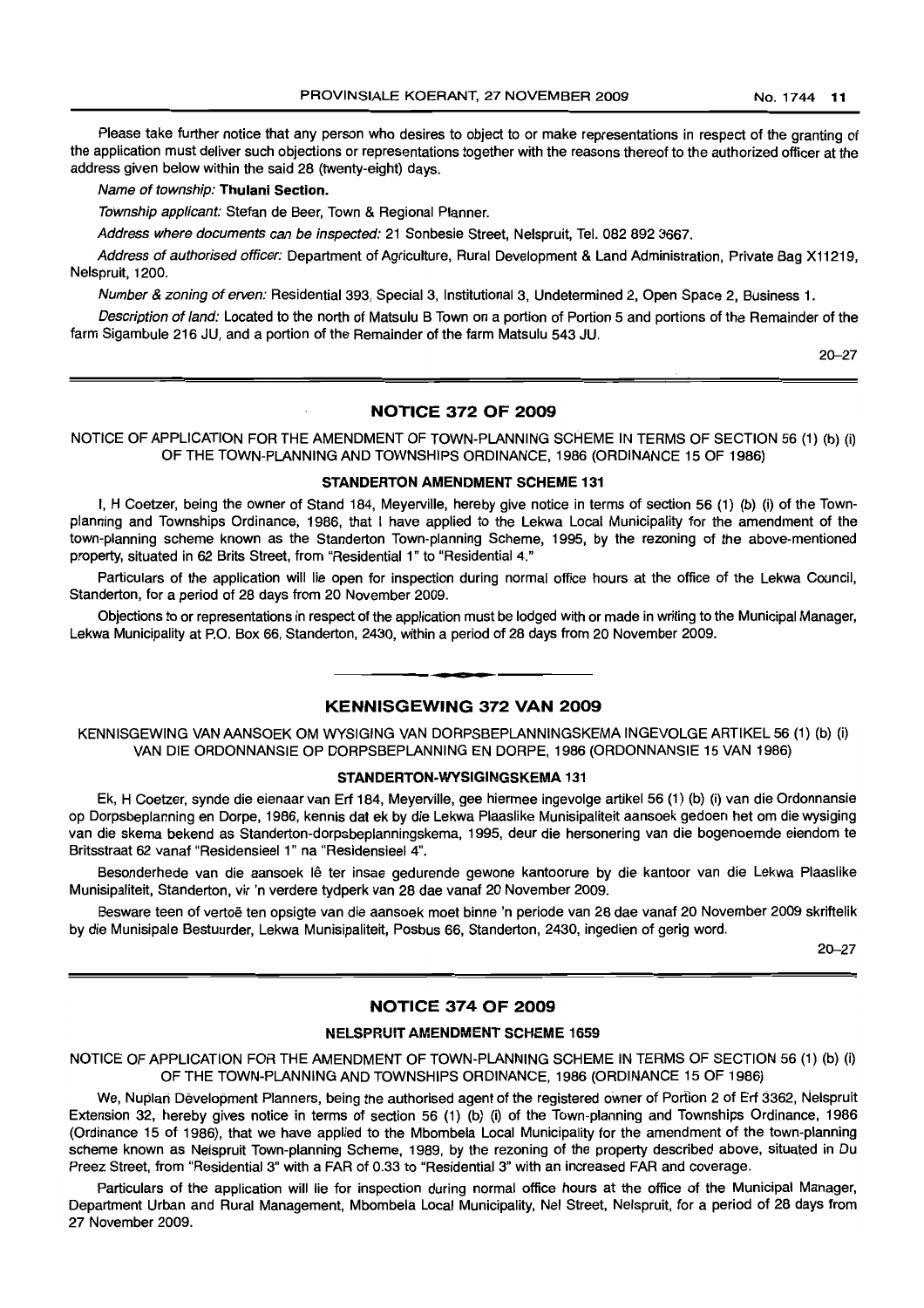Objections to or representations in respect of the application must be lodged with or made in writing to the Municipal Manager at the above address or at Mbombela Local Municipality, P.O. Box 45, Nelspruit, 1200, within a period of 28 days from 27 November 2009 (no later than 18 December 2009).

Address of agent: Nuplan Development Planners, P.O. Box 2555, Nelspruit, 1200. Tel: (013) 752-3422. Fax: (013) 752-5795. E-mail: nuplan@mweb.co.za

(Ref: GLAD-WS-002)

# **KENNISGEWING 374 VAN 2009**

• **=: •**

## **NELSPRUIT-WYSIGINGSKEMA 1659**

KENNISGEWING VAN AANSOEK OM WYSIGING VAN DORPSBEPLANNINGSKEMA INGEVOLGE ARTIKEL 56 (1) (b) (i) VAN DIE ORDONNANSIE OP DORPSBEPLANNING EN DORPE, 1986 (ORDONNANSIE 15 VAN 1986)

Ons, Nuplan Development Planners, synde die gemagtigde agent van die geregistreerde eienaar van Gedeelte 2 van Erf 3362, Nelspuit Uitbreiding 29, gee hiermee ingevolge artikel 56 (1) (b) (i) van die Ordonnansie op Dorpsbeplanning en Dorpe, 1986 (Ordonnansie 15 van 1986), kennis dat ons by die Mbombela Plaaslike Munisipaliteit aansoek gedoen het om die wysiging van die dorpsbeplanningskema, bekend as Nelspruit-dorpsbeplanningskema, 1989, deur die hersonering van die eiendomme hierbo beskryf, gelee te Du Preezstraat, vanaf "Residensieel 3" met 'n VRV van 0.33 na "Residensieel 3" met 'n verhocgde VRV en dekking.

Besonderhede van bogenoemde aansoek lê ter insae gedurende gewone kantoorure by die kantoor van die Munisipale Bestuurder, Departement Stedelike en Landelike Bestuur, Mbombela Plaaslike Munisipaliteit, Burgersentrum, Nelstraat, Nelspuit, vir 'n tydperk van 28 dae vanaf 27 November 2009.

Besware teen of vertoë ten opsigte van die aansoek moet binne 'n tydperk van 28 dae vanaf 27 November 2009 (nie later as 18 Desember 2009) skriftelik by of tot die Munisipale Bestuurder by bovermelde adres of by Mbombela Plaaslike Munisipaliteit, Posbus 45, Nelspruit, 1200, ingedien of gerig word.

Adres van agent: Nuplan Development Planners, Posbus 2555, Nelspruit, 1200. Tel: (013) 752-3422. Faks (013) 752-5795. E-pos: nuplan@mweb.co.za

(Ref: GLAD-WS-002)

27-04

# **NOTICE 375 OF 2009**

## **WHITE RIVER AMENDMENT SCHEME 321**

NOTICE OF APPLICATION FOR THE AMENDMENT OF TOWN-PLANNING SCHEME IN TERMS OF SECTION 56 (1) (b) (i) OF THE TOWN-PLANNING AND TOWNSHIPS ORDINANCE, 1986 (ORDINANCE 15 OF 1986)

We, Nuplan Development Planners, being the authorised agent of the registered owner of Erf 2552, White River Extension 61 (Casterbridge), hereby gives notice in terms of section 56 (1) (b) (i) of the Town-planning and Townships Ordinance, 1986 (Ordinance 15 of 1986), that we have applied to the Mbombela Local Municipality for the amendment of the town-planning scheme known as White River Town-planning Scheme, 1985, by the rezoning of the property described above, comprising an undeveloped portion of Erf 2552, Casterbridge Farm, situated north east of White River Town, from "Undetermined" to "Residential 2" subject to an Annexure to provide for an increased density to use the said portion for the erection of single title dwelling units.

Particulars of the application will lie for inspection during normal office hours at the office of the Municipal Manager, Mbombela Local Municipality, Department Urban and Rural Management, Second Floor, Civic Centre, Nel Street, Nelspruit, for a period of 28 days from 27 November 2009,

Objections to or representations in respect of the application must be lodged with or made in writing to the Municipal Manager at the above address or at Mbombela Local Municipality, P.O. Box 45, Nelspruit, 1200, within a period of 28 days from 27 November 2009 (no later than 25 December 2009).

Address of agent: Nuplan Development Planners, P.O. Box 2555, Nelspruit, 1200. Tel: (013) 752-3422. Fax: (013) 752-5795. E-mail: nuplan@mweb.co.za

(Ref: CAS-WS-003)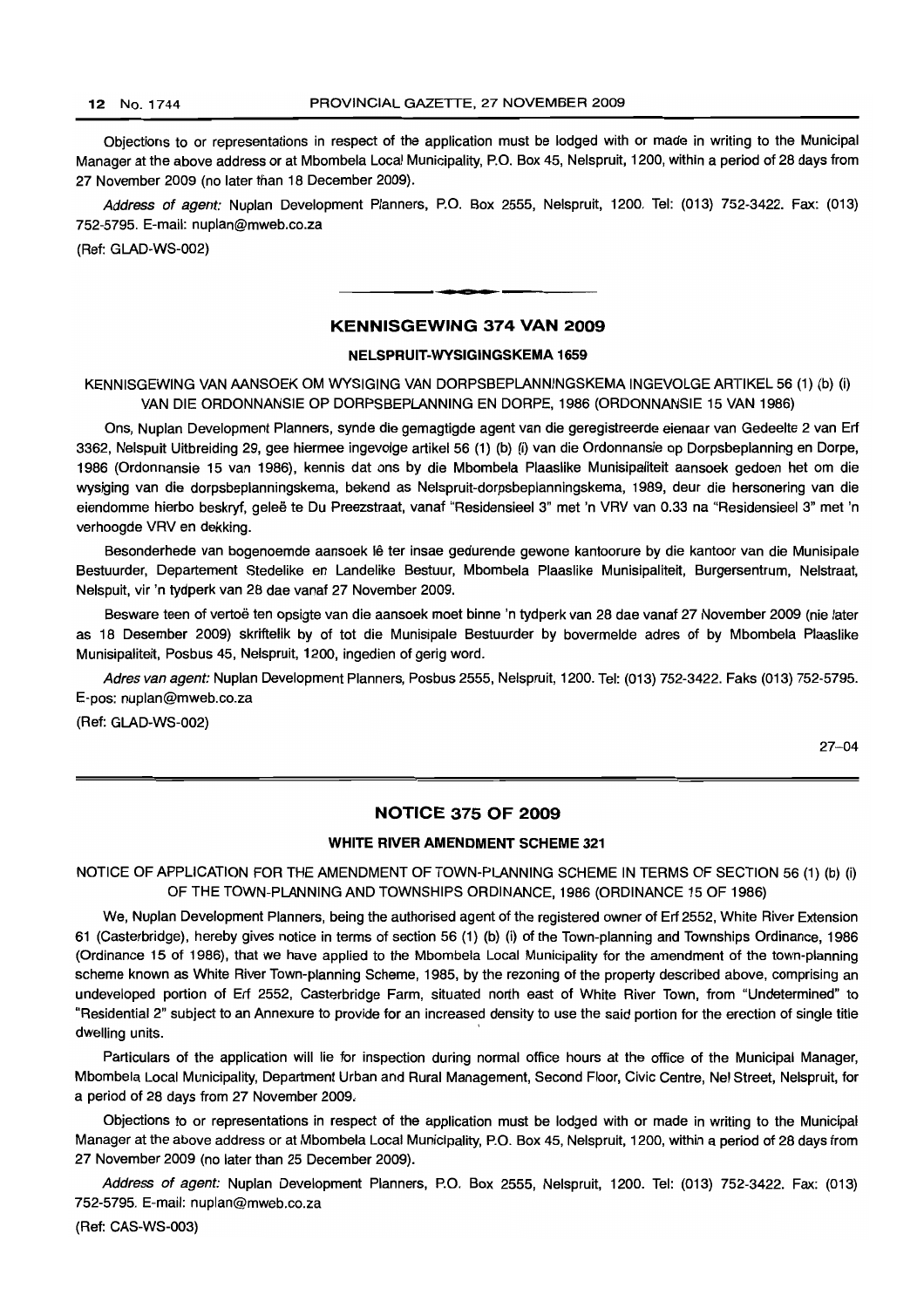## **KENNISGEWING 375 VAN 2009**

# **WHITE RIVER-WYSIGINGSKEMA 321**

KENNISGEWING VAN AANSOEK OM WYSIGING VAN DORPSBEPLANNINGSKEMA INGEVOLGE ARTIKEL 56 (1) (b) (l) VAN DIE ORDONNANSIE OP DORPSBEPLANNING EN DORPE, 1986 (ORDONNANSIE 15 VAN 1986)

Ons, Nuplan Development Planners, synde die gemagtigde agent van die geregistreerde eienaar van Erf 2552, White River Uitbreiding 61 (Casterbridge), gee hiermee ingevolge artikel 56 (1) (b) (i) van die Ordonnansie op Dorpsbeplanning en Dorpe, 1986 (Ordonnansie 15 van 1986), kennis dat ons by die Mbombela Plaaslike Munisipaliteit aansoek gedoen het om die wysiging van die dorpsbeplanningskema, bekend as White River-dorpsbeplanningskema, 1985, deur de hersonering van 'n deel van die eiendom hierbo beskryf, bekend as Casterbridge Farm, en gelee noordoos van Witrivier Dorp, vanaf "Onbepaald" na "Residensieel 2" onderworpe aan 'n Bylae om vir 'n hoër digtheid voorsiening te maak vir die oprigting van wooneenhede vir individuele eienaarskap.

Besonderhede van bogenoemde aansoek lê ter insae gedurende gewone kantoorure by die kantoor van die Munisipale Bestuurder, Mbombela Plaaslike Munisipaliteit, Department Stedelike en Landelike Bestuur, Tweede Vloer, Burgersentrum, Nelstraat, Nelspruit, vir 'n tydperk van 28 dae vanaf 27 November 2009.

Besware teen of vertoë ten opsigte van die aansoek moet binne 'n tydperk van 28 dae vanaf 27 November 2009 (nie later as 25 Desember 2009) skriftelik by of tot die Munisipale Bestuurder by bovermelde adres of, Mbombela Plaaslike Munisipaliteit, Posbus 45, Nelspruit, 1200, ingedien of gerig word.

Adres van agent: Nuplan Development Planners, Posbus 2555, Nelspruit, 1200. Tel: (013) 752-3422. Faks (013) 752-5795. E-pos: nuplan@mweb.co.za

Ref: CAS-WS-003)

27-04

# **No-nCE 376 OF 2009**

NOTICE OF APPLICATION FOR AMENDMENT OF A TOWN-PLANNING SCHEME IN TERMS OF SECTION 56 (1) (a) OF THE TOWN-PLANNING AND TOWNSHIPS ORDINANCE No. 15 OF 1986

## **STEVE TSHWETE AMENDMENT SCHEME 360**

We, Izwe-Libanzi Development Consultants, being the authorised agents of the registered owners of Erf 51, Doornkop, hereby give notice in terms of section 56 (1) (a) of the Town-planning and Townships Ordinance, 1986, that we have applied to the Steve Tshwete Local Municipality for the amendment of the town-planning scheme known as the Steve Tshwete Townplanning Scheme, 2004, by the rezoning of the property described above from "Residential 1" to "Business 3".

Particulars of the application will lie for inspection during normal office hours at the office of the Municipal Manager, Steve Tshwete Municipal Offices, corner Kerk and Wanderers Streets, Middelburg, for a period of 28 days from 20 November 2009.

Objections to or representations in respect of the application must be lodged with or made in writing to the Municipal Manager at the above address, or at PO Box 14, Middelburg, 1050, within a period of 28 days from 20 November 2009.

Address of applicant: PO Box 114, Ekangala, 1021.

## **KENNISGEWING 376 VAN 2009**

**= •**

KENNISGEWING VAN AANSOEK OM WYSIGING VAN DIE DORPSBEPLANNINGSKEMA INGEVOLGE ARTIKEL 56 (1) (a) VAN DIE ORDONNANSIE OP DORPSBEPLANNING EN DORPE No. 15 VAN 1986

#### **STEVE TSHWETE WYSIGINGSKEMA 360**

Ons, Izwe-Libanzi Development Consultants, synde die gemagtigde agent van die eienaars van Erf 51, Doornkop, gee hiermee, ingevolge artikel 56 (1) (a) van die Ordonnansie op Dorpsbeplanning en Dorpe, 1986, kennis dat ek by die Steve Tshwete Plaaslike Munisipaliteit, aansoek gedoen het om die wysiging van die dorpsbeplanningskema bekend as die Steve Tshwete-dorpsbeplanningskema, 2004, deur die hersonering van die eiendom hiebo beskjryf, vanaf "Residensieel 1" na "Besigheid 3".

Besonderhede van die aansoek lê ter insae gedurende gewone kantoorure by die Munisipale Bestuurder, Steve Tshwete Munisipalitreit Kantore, Middelburg, hoek van Kerk- en Wanderestraat, vir 'n tydperk van 28 dae vanaf 20 November 2009.

Besware of vertoe teen opsigte van die aansoek moet binne 'n tydperk van 28 dae vanaf 20 November 2009,skriftelik tot die Munisipale Bestuurder by bovermelde adres of by Posbus 14, Middelburg, 1050, ingedien of gerig word.

Adres van applikant: Posbus 114, Ekangala, 1021.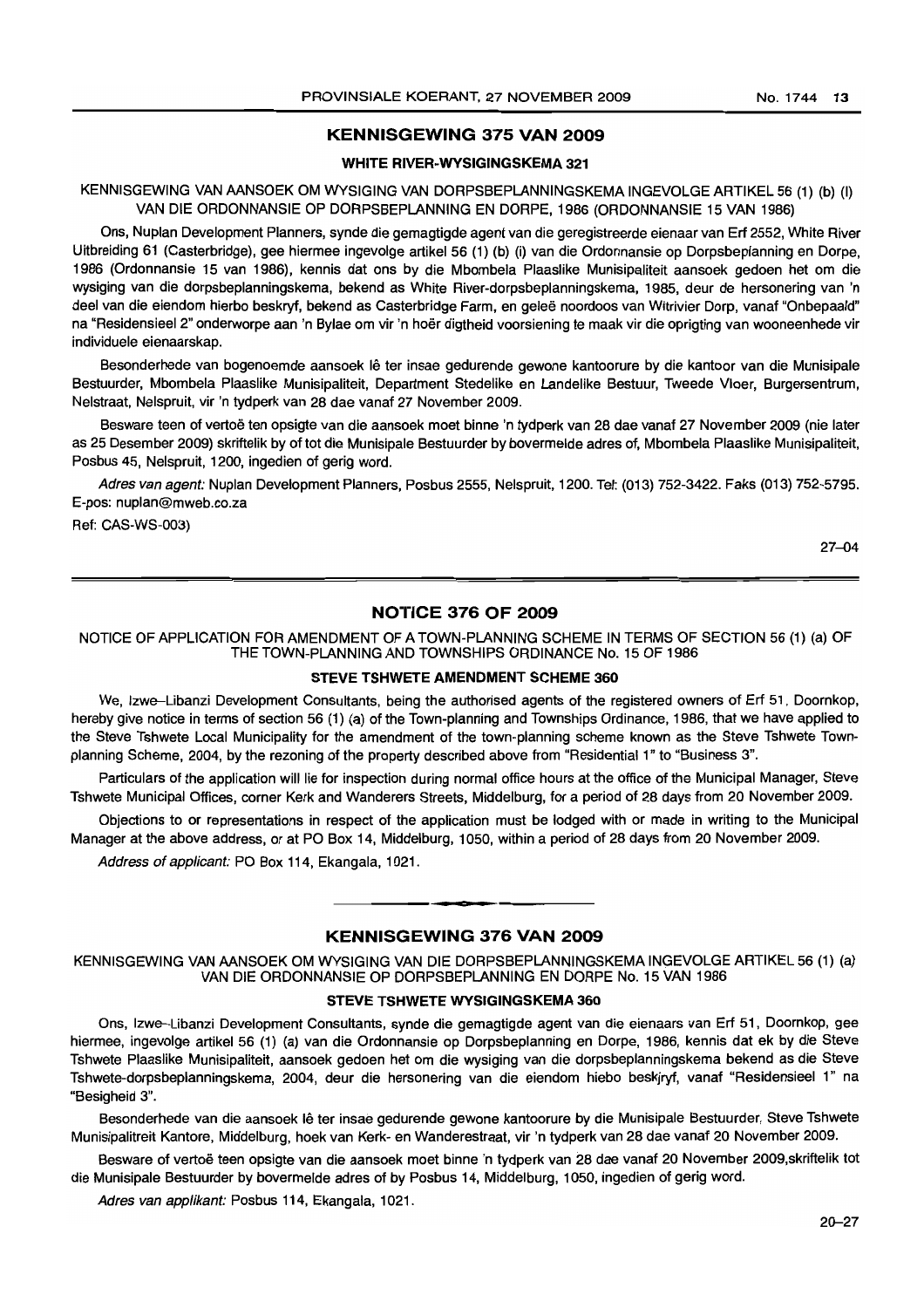#### NOTICE 377 OF 2009

## MALELANE AMENDMENT SCHEME 206

NOTICE OF APPLICATION FOR AMENDMENT OF TOWN-PLANNING SCHEME IN TERMS OF SECTION 56 (1) (b) (i) OF THE TOWN-PLANNING AND TOWNSHIPS ORDINANCE, 1986 (ORDINANCE No. 15 OF 1986)

I, Frans Arnold Meyer, being the authorised agent of Stand 132, Malelane, hereby gives notice in terms of section 56 (1) (b) (i) of the Town-planning and Townships Ordinance, 1986, that I have applied to the Nkomazi Municipality for the amendment of the town-planning scheme known as the Malelane Town-planning Scheme, 1997, by rezoning of the property, Stand 132, described above, situated on Air Street, Malelane from "Residential 1" to "Business 1".

Particulars of the application will lie for inspection during normal office hours at the office of the Municipal Manager: Nkomazi Municipality, Rotunda Circle, Male/ane, for a period of 28 days from 27 November 2009.

Objections to or representations in respect of the application must be lodged with or made in writing to the Municipal Manager: Nkomazi Municipality, Malelane, or at Private Bag X101, Malelane, 1320. (Reff: Ms S Shabangu, within a period of 28 days from 27 November 2009).

Address of agent: PO Box 130, Malelane, 1320. Tel: (013) 790-0265. Fax: (013) 790-0427. E-mail: vrm.att@mweb.co.za Ref: M 381.

# KENNISGEWING 377 VAN 2009

**.11:11**

## MALELANE WYSIGINGSKEMA 206

KENNISGEWING VAN AANSOEK OM WYSIGING VAN DIE DORPSBEPLANNINGSKEMA INGEVOLGE ARTIKEL 56 (1) (b) (i) VAN DIE ORDONNANSJE OP DORPSBEPLANNING EN DORPE, 1986 (ORDONNANSIE 15 VAN 1986)

Ek, Frans Arnold Meyer, synde die gevolmagtigde agent van Erf 132, Malelane, gee hiermee, ingevolge artikel 56 (1) (b) (i) van die Ordonnansie op Dorpsbeplanning en Dorpe, 1986, kennis dat ek by die Nkomazi Munisipaliteit, aansoek gedoen het om die wysiging van die dorpsbeplanningskema bekend as die Malelane-dorpsbeplanningskema, 1997, deur die hersonering van die eiendom hierbo beskryf, gelee te Airstraat, Malelane, van "Residensieel 1" na "Besigheid 1",

Besonderhede van die aansoek lê ter insae gedurende gewone kantoorure by die kantoor van die Munisipale Bestuurder: Nkomazi Munisipaliteit, Rotunda Sirkel, Malelane, vir 'n tydperk van 28 dae vanaf 27 November 2009.

Besware teen of vertoë teen opsigte van die aansoek moet binne 'n tydperk van 28 dae vanaf 27 November 2009, skrifte-Iik by bovermelde adres of by Privaatsak X101, Malelane, 1320 (Verw: Mev Shabangu), ingedien of gerig word.

Adres van agent: FA Meyer Ing., Posbus 130, Malelane, 1320. Tel: (013) 790-0265. Faks: (013) 790-0427. Epos: vrm.att@mweb.co.za Verw: M 381.

27-04

## NOTICE 378 OF 2009

#### SCHEDULE 8

[Regulation 11 (2)]

NOTICE OF APPLICATION FOR THE AMENDMENT OF TOWN-PLANNING SCHEME IN TERMS OF SECTION 56 (1) (b) (i) OF THE TOWN-PLANNING AND TOWNSHIPS ORDINANCE, 1986 (ORDINANCE 15 OF 1986)

## BETHALAMENDMENT SCHEME 161

I, we Catalyst Town Planning Consultants and Development Facilitators, being the authorised Consultants, appointed by the owner of the Remaining Extent of Erf 1825, Bethal, hereby give notice in terms of section 56 (1) (b) (i) of the Town-planning and Townships Ordinance, 1986, that we have applied to the Govan Mbeki Municipality for the amendment of the townplanning scheme known as Bethal Town-planning Scheme, 1980, by the rezoning of the Remaining Extent of Erf 1825, Bethal, situated at Moses Kotane Street, from "Residential 1" to "Business 1".

Particulars of the application will lie for inspection during normal office hours at the office of the Municipal Manager, Govan Mbeki Municipality, Secunda, for the period of 28 days from 27 November 2009.

Objections to or representations in respect of the application must be lodged with or made in writing to the Municipal Manager, Goven Mbeki Municipality, Private Bag X1017, Secunda, 2302, within a period of 28 days from 27 November 2009.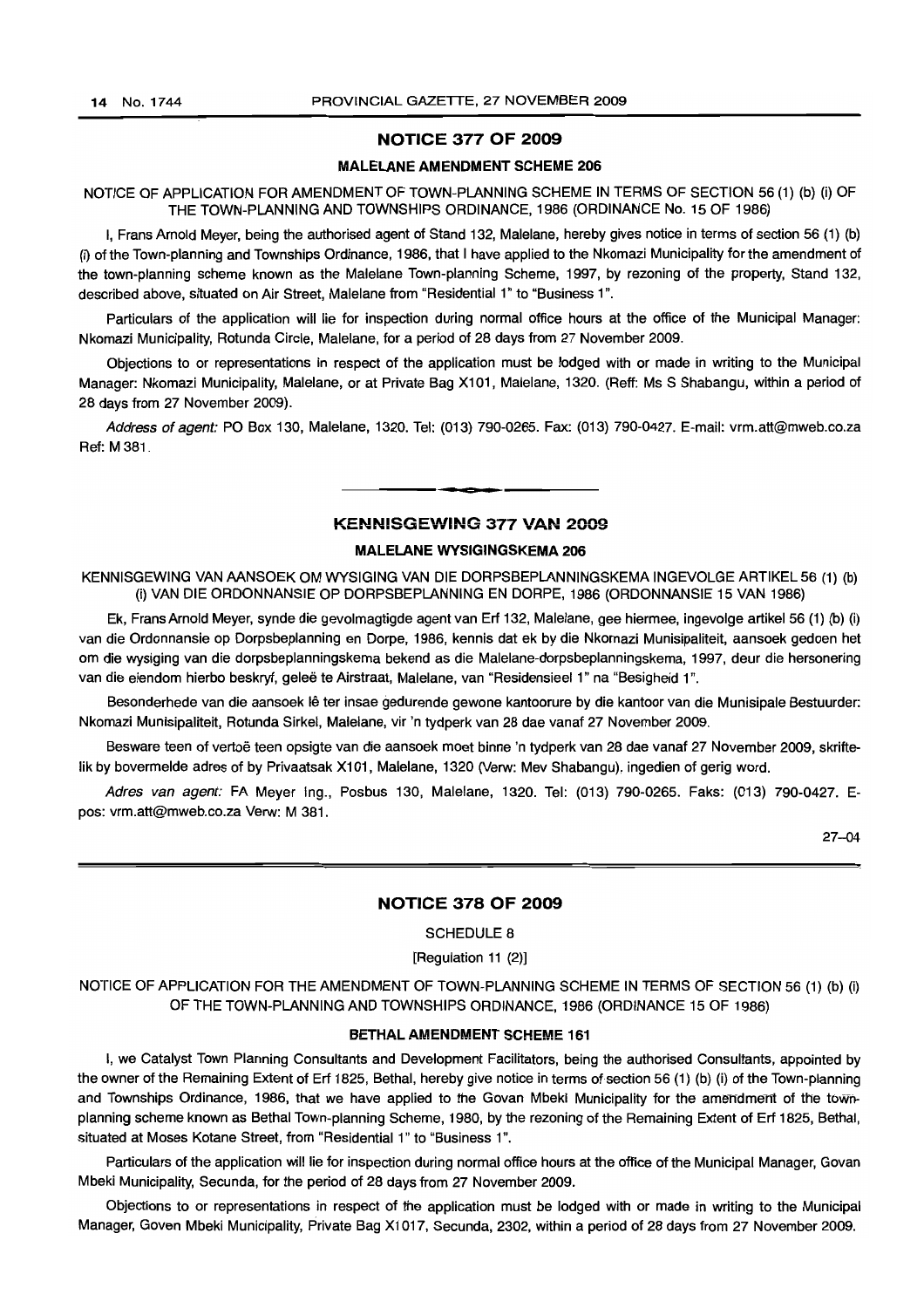# **KENNISGEWING 378 VAN 2009**

KENNISGEWING VAN AANSOEK OM WYSIGING VAN DORPSBEPLANNINGSKEMA INGEVOLGE ARTIKEL 56 (1) (b) (i) VAN DIE ORDONNANSIE OP DORPSBEPLANNING EN DORPE, 1986 (ORDONNANSIE 15 VAN 1986)

#### **BETHAL-WYSIGINGSKEMA 161**

Ek, Ons Catalyst Town Planning Consultants and Development Facilitators, synde die gemagtigde agent van die eienaars van die Restant van Erf 1825, Bethal, gee hiermee ingevolge artikel 56 (1) (b) (i) van die Ordonnansie op Dorpsbeplanning en Dorpe, 1986, kennis dat ek by die Govan Mbeki Munisipaliteit aansoek gedoen het om die wysiging van die dorpsbeplanningskema, bekend as Bethal-dorpsbeplanningskema, 1980, deur die hersonering van die Restant van Erf 1825, Betha, gelee te Moses Kotanestraat, vanaf "Residensieel 1" na "Besigheid 1",

Besonderhede van die aansoek lê ter insae gedurende gewone kantoorure by die kantoor van die Munisipale Bestuuder, Govan Mbeki Munisipaliteit, Burgersentrum, Secunda, 28 dae vanaf 27 November 2009.

Besware teen of vertoë ten opsigte van die aansoek moet binne 'n tydperk van 28 dae vanaf 27 November 2009, skriftelik by of tot die Munisipale Bestuurder, Govan Mbeki Munisipaliteit, Burgersentrum; Privaatsak X1017, Secunda 2302, ingedien of gerig word.

27-04

## **NOTICE 379 OF 2009**

NOTICE OF APPLICATION FOR THE AMENDMENT OF THE EMALAHLENI TOWN-PLANNING SCHEME, 1991, IN TERMS OF SECTION 56 (1) (b) (i) OF THE TOWN-PLANNiNG AND TOWNSHIPS ORDINANCE, 1986

#### **EMALAHLENI AMENDMENT SCHEME 1177**

I, Jacobus Johannes Jacobs, of the firm JJJ Konsult, being the authorized agent of the owner of Stand 1714, Ben Fleur Extension 4, Emalahleni, hereby give notice in terms of section 56 (1) (b) (i) of the Town-planning and Townships Ordinance, 1986, that I have applied to the Emalahleni Local Municipality for the amendment of the town-planning scheme known as the the Emalahleni Town-planning Scheme, 1991, by the rezoning of the stand described above, situated on the corner of Andromeda-and Peridot Street, Ben Fleur X4, Emalahleni from "Residential 1" to "Residential 1 with a revised density of one dwelling per 500 m<sup>2'</sup>

Particulars of the application will lie for inspection during normal office hours at the office of the Chief Town Planner, Third Floor, Civic Centre, Mandela Avenue, Emalahleni.

Objections to or representations in respect of the application must be lodged within 28 days from 27 November 2009 with or made in writing tot he Municipal Manager at the above address or at P.O. Box 3, Witbank, 1035.

Address of the applicant: JJJ Konsult, P.O. Box 8462, Die Heuwel, 1042. Tel: (013) 650-2396. Fax: 0865284974. Cell No. 082 338 6754. E-mail: jjj@lantic.net

27-04

## **NOTICE 380 OF 2009**

SCHEDULE 11

(Regulation 21)

#### NOTICE OF APPLICATION FOR ESTABLISHMENT OF TOWNSHIP

Mbombela Local Municipality, hereby gives notice in terms of section 69 (6) (a), 96 and 97 of the Town-planning and Townships Ordinance, 1986 (Ordinance 15 of 1986), that an application to establish a township referred to in the annexure hereto, has been received by it.

Particulars of application will lie for inspection during normal office hours at the office of the Mbombela Local Municipality, Room 205, Second Floor, Nel Street, Nelspruit, 1200, for a period of 28 days from 27 November 2009.

Objections to or representation in respect of the application must be lodged with or made in writing, in duplicate to the above-mentioned address or forwarded to the Director of Technical Services, PO Box 45, Nelspruit, 1200, Fax No, (013) 759-2194, within a period of 28 days from 27 November 2009 (no later than 25 December 2009).

# **ANNEXURE**

#### Name of township: **A1kmaar Proper.**

Full name of applicant: Umsebe Development Planners.

Proposed erven and zonings:

Erf 1 "Special" for the purpose of residential, retail, commercial, industrial, and offices related and subservient to the main use.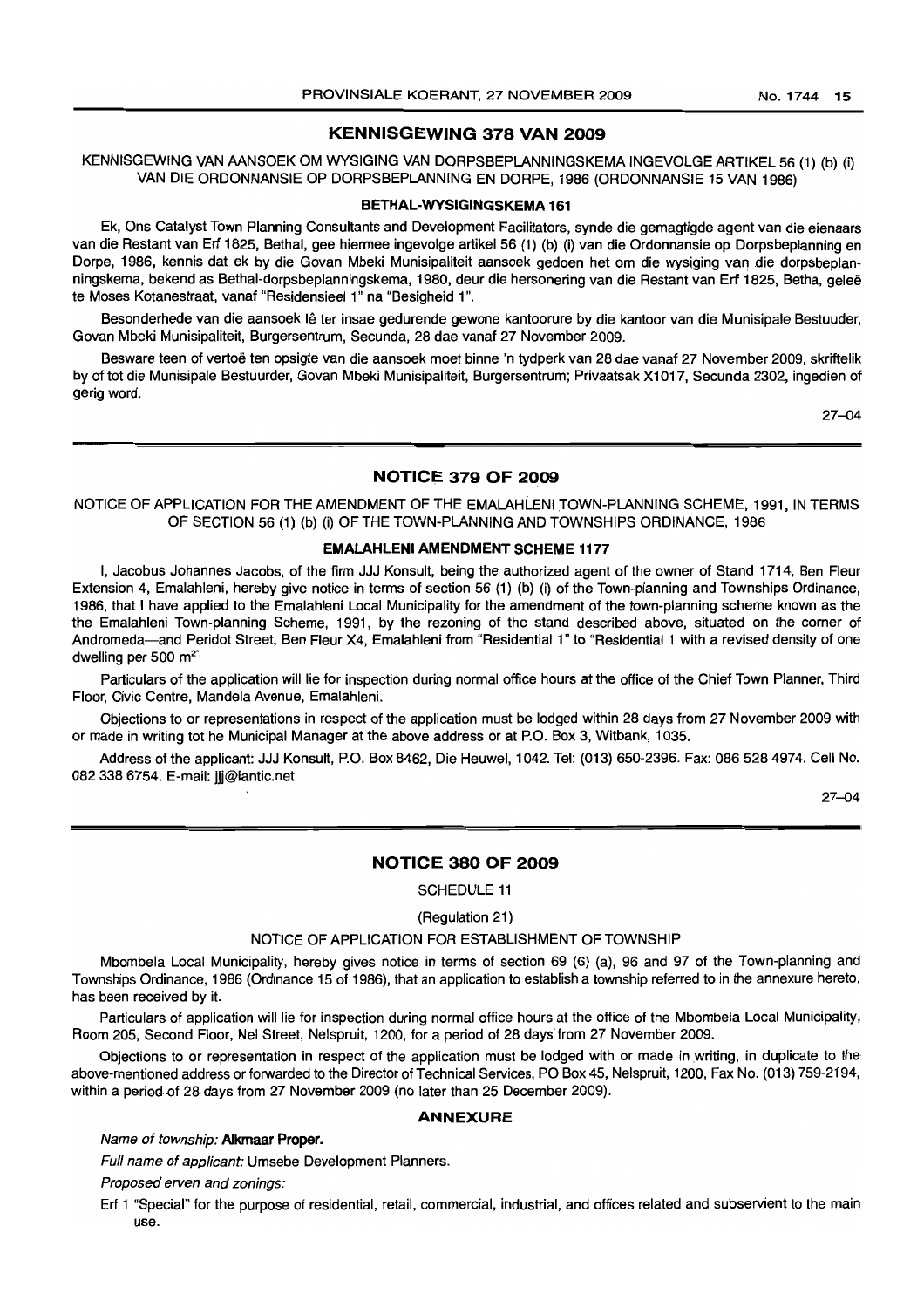Erf 2 "Special" for the purposes of residential, commercial, industrial, and offices related and subservient to the main use. Erf 3 "Special" for private access road.

A total of 3 erven are proposed.

Description of land on which township is to be established: Portion 54 (portion of Portion 1) of the Farm Alkmaar 286 JT.

Locality of the proposed township: The property is situated within the area of jurisdiction of the Mbombela Local Municipality approximately 17 km to the west of Nelspruit on the N4.

Address of agent: Umsebe Development Planners, PO Box 12367, Nelspruit, 1200. Tel: (013) 752-4710. Ref. No. P1724 (Erasda).

**= •**

# **KENNISGEWING 380 VAN 2009**

BYLAE 11

(Regulasie 21)

## KENNISGEWING VAN AANSOEK OM STIGTING VAN DORP

Mbombela Plaaslike Munisipaliteit, gee hiermee ingevolge artikel 69 (6) (a), 96 en 97 van die Dorpsbeplanning en Dorpe Ordonnansie, 1986 (Ordonnansie 15 van 1986), kennis dat 'n aansoek om die dorp in die bylae hierby genoem, te stig, deur hom ontvang is.

Besonderhede van bogenoemde aansoek lê ter insae gedurende gewone kantoorure by die Mbombela Plaaslike Munisipaliteit, Kamer 205, Tweede Vloer, Nelstraat, Nelspruit, vir 'n tydperk van 28 dae vanaf 27 November 2009.

Besware teen of vertoë ten opsigte van die aansoek, moet binne 'n tydperk van 28 dae vanaf 27 November 2009 (nie later as 25 Desember 2009) skriftelik, en in tweevoud, by bovermelde adres of by die Direkteur: Tegniese Dienste, Posbus 45, Nelspruit, 1200, Faks No. (013) 759-2194, ingedien of gerig word.

#### **BYLAE**

#### Naam van dorp: **A1kmaar Proper.**

Volle naam van applikant: Umsebe Ontwikkelingsbeplanners.

Voorgestelde dorp en sonerings:

Erf 1 "Spesiaal" vir doeleindes van residensieel, kleinhandel, kommersieel, industrieel en kantore verwant en ondergeskik aan hoofgebruik.

Erf 2 "Spesiaal" vir doeleindes van residensieel, kommersieel, industrieel en kantore verwant en ondergeskik aan hoofgebruik.

Erf 3 "Spesiaal" vir privaat toegangspad.

Totaal van 3 erwe is voorgestel.

Beskrywing van grond waarop dorp gestig staan te word: Gedeelte 54 (Gedeelte van Gedeelte 1) van die plaas Alkmaar 286 JT.

Ligging van voorgestelde dorp: Die eiendom is geleë binne die jurisdiksie gebied van die Mbombela Plaaslike Munisipaliteit, ongeveer 17 km wes van Nelspruit op die N4 roete.

Adres van agent: Umsebe Ontwikkelingsbeplanners, Posbus 12367, Nelspruit, 1200. Tel: (013) 752-4710. Verw: P1724 (Erasda).

24-04

## **NOTICE 381 OF 2009**

SCHEDULE 14

## (Regulation 24)

#### NOTICE OF APPLICATION FOR EXTENSION OF BOUNDARIES OF APPROVED TOWNSHIP

The Dipaleseng Local Municipality, hereby gives notice in terms of section 69 (6) (a) read in conjunction with section(s) 88 (2) and 106 of the Town-planning and Townships Ordinance, 1986 (Ordinance 15 of 1986), that application has been made by Dipaleseng Local Municipality, to extend the boundaries of the township known as Balfour to include Portion 15 of the farm Balfour 5571R.

The portion concerned is situated between Charles-, Ivy- and Montague Streets, and is used for Business purposes.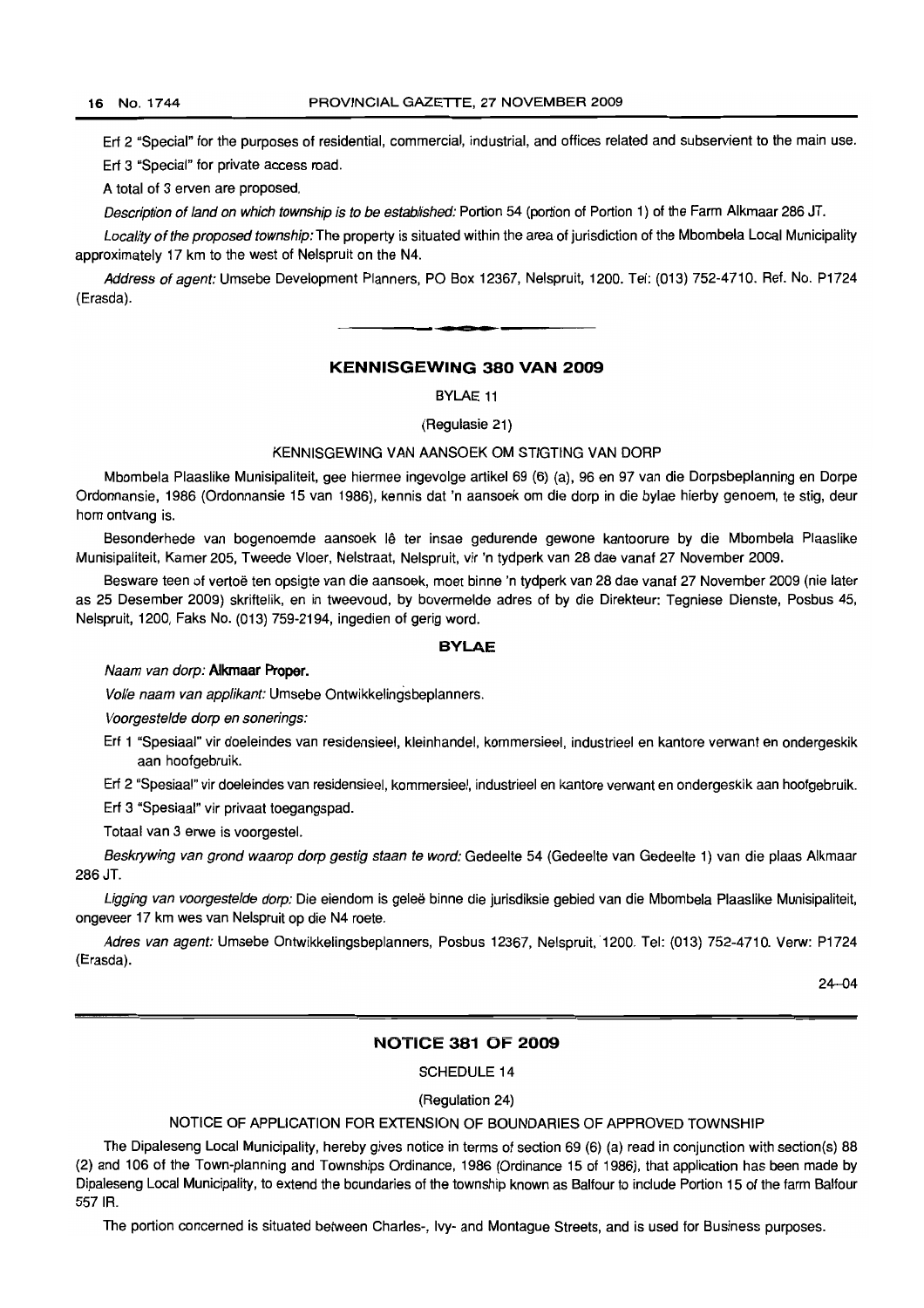The application together with the plans, documents and information concerned, will lie for inspection during normal office hours at the office of the Dipaleseng Local Municipality, Stuart Street, Balfour, for a period of 28 days from 27 November 2009.

Objections to or representations in respect of the application must be lodged with or made in writing in duplicate to the Executive Director: Planning at the above address or at Private Bag X1005, Balfour, 2410, within a period of 28 days from 27 November 2009.

27-04

# **NOTICE 382 OF 2009**

# APPLICATION FOR REMOVAL OF RESTRICTIVE CONDITION [SECTION 3 (1) OF THE REMOVAL OF RESTRICTIONS ACT, 1967]

Notice is hereby given in terms of the provisions of section 3 (1) of the Removal of Restrictions Act, 1967 (Act 84 of 1967), that application is made by Kevin Neil Kritzinger TRP(SA) of Plan-2-Survey Africa Incorporated on behalf of Theuns Sevenster, the registered owner of the Erf 124, Badplaas Township, to remove Conditions B (a) to (i), C (a) to (e) and D, (and renumbering of condition E to B) from Deed of Transfer T4646/2008, and simultaneously to rezone the property in question, from "Residential" to "Special" in terms of the Peri Urban Areas Townplanning Scheme, 1975, so to accommodate eight (8) dwelling units (thus 60 dwelling units per hectare).

The application, and reiated documentation lies open for inspection during normal office hours at the Department of Agriculture, Rural Settlement and Land Administration (Attention Mrs M Stoop), 50 Murray Street, Nelspruit; the office of the Municipal Manager of the Albert Luthuli Local Municipality, Municipal Offices, Carolina, and the authorized agent.

Objections against, and representations in respect of the application must be submitted in writing to the Head of the Department, Department of Agriculture, Rural Development and Land Administration, Private Bag X11219, Nelspruit, 1200 (attention Mrs M Stoop), Tel. (013) 766-6067/8, Fax (013) 766-8295, and the authorized agent mentioned hereunder, within 30 days from the date of the first publication of this notice, namely 27 November 2009, but before 16h30 on 28 December 2009.

Authorized agent: Plan-2-Survey Africa Incorporated, PO Box 3203, Nelspruit, 1200; Unit 47 Sonpark Boulevard, 4 Annecke Street, Sonheuwel, Nelspruit; Tel. (013) 741-1060; Fax: (013) 741-3752. E-mail: plan2survey@telkomsa.net, K2273 Notice/nov'09.

## **KENNISGEWING 382 VAN 2009**

**<sup>I</sup> Dt**

# AANSOEK OM OPHEFFING VAN BEPERKENDE VOORWAARDES [ARTIKEL 3 (1) VAN DIE WET OP OPHEFFING VAN BEPERKINGS, 1967]

Kennis geskied hiermee ingevolge die bepalings van artikel 3 (1) van die Opheffing van Beperkings, 1967 *C'Net* 84 van 1967), dat aansoek gedoen is deur Kevin Neil Kritzinger SS(SA) van Plan-2-Survey Africa Ingelyf namens Theuns Sevenster, die geregistreerde eienaar van Erf 124, dorp Badplaas, vir die opheffing an Voorwaardes B (a) tot (i), C (a) tot (e) en D, (en hernommering van voorwaarde E tot B), van Akte van Transport T4646/2008, en gelyktydig om te hersoneer die eiendom ter sprake vanaf "Residensieel" tot "Spesiaal" ingevolge die Buitestedelike Gebiede Dorpsbeplanningskema, 1975, om agt (8) wooneenhede (dus 60 wooneenhede per hektaar) te akkommodeer.

Die aansoek en die betrokke dokumentasie lê ter insae gedurende gewone kantoorure by die Departement van Landbou, Landelike Vestiging en Grond Administrasie (Aandag Mev. M Stoop), Murraystraat 50, Nelspruit, die kantoor van die Munisipale Bestuuder, Albert Luthuli Plaaslike Munisipaliteit, Munisipale Kantore, Carolina en die gemagtige agent.

Besware teen of vertoë met betrekking tot die aansoek moet skriftelik binne 30 dae vanaf datum van eerste publikasie hiervan, naamlik 27 November 2009 maar voor 16h30 op 28 Desember 2009 by die Hoof van die Departement van Landbou, Landelike Vestiging en Grond Administrasie, Privaatsak X11219, Nelspruit, 1200 (Aandag Mev. M Stoop), Tel. (013) 766-6067/8, Faks: (013) 766-8295, en die gevolmagtigde van die applikant hieronder genoem ingedien word.

Gevolmagtigde agent: Plan-2-Survey Africa Ingelyf, Posbus 3203, Nelspruit, 1200; Eenheid 47, Sonpark Boulevard, Anneckestraat 4, Sonheuwel, Nelspruit. Tel. (013) 741-1060. Faks: (013) 741-3752. E-pos: plan2survey@telkomsa.net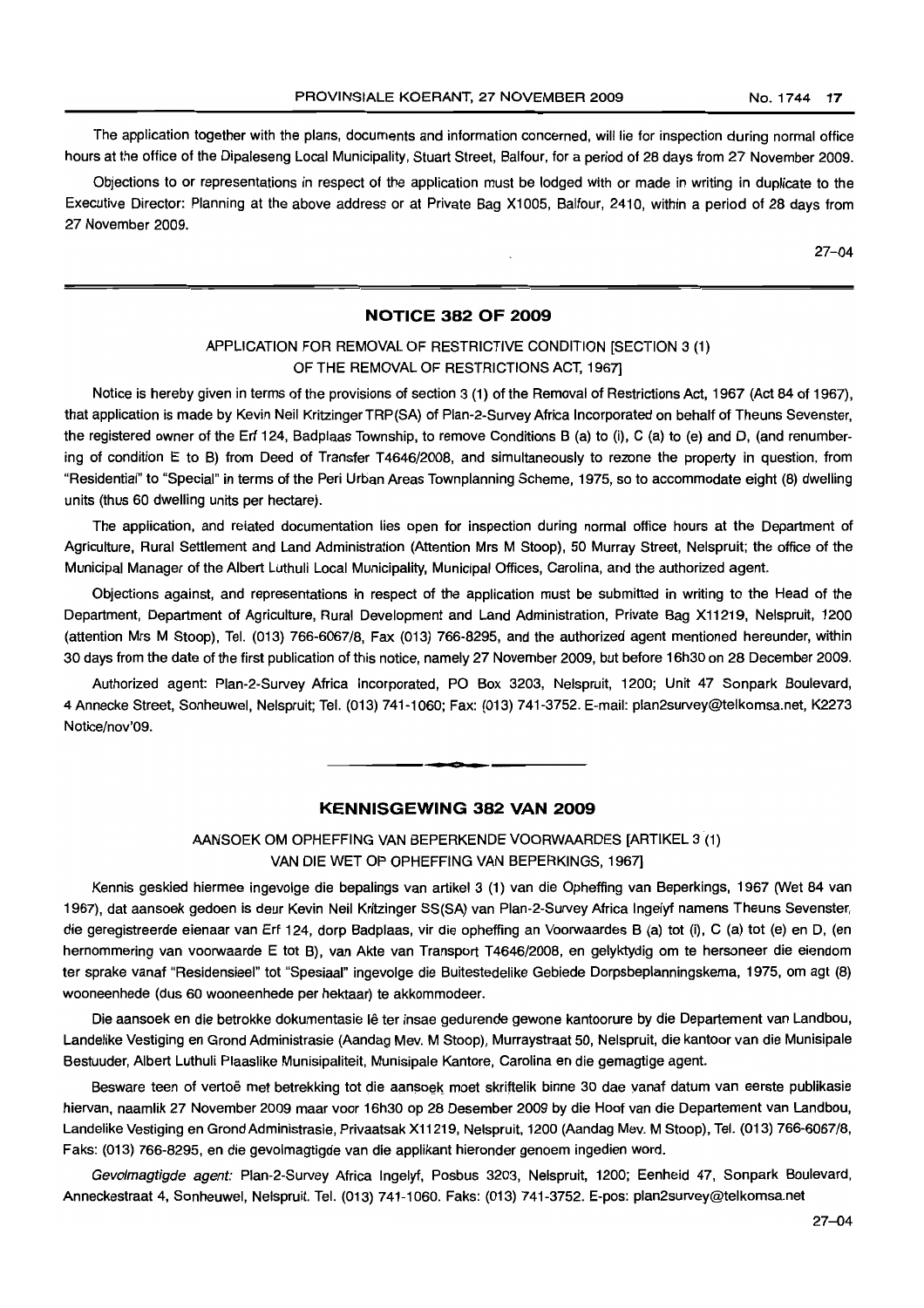# LOCAL AUTHORITY NOTICES PLAASLIKE BESTUURSKENNISGEWINGS

## LOCAL AUTHORITY NOTICE 247

#### eMALAHLENI LOCAL MUNICIPALITY

#### NOTICE OF APPLICATION FOR ESTABLISHMENT OF TOWNSHIP

# ANNEXURE 11

#### (Regulation 21)

The Emalahleni Local Municipality hereby gives notice in terms of section 69 (6) (a) of the Town-planning and Townships Ordinance, 1986 (Ordinance 15 of 1986) that an application for township establishments for the townships referred to in the Annexure hereto, has been received by it.

Particulars of the application will lie for inspection during normal office hours at the office of the Chief Town Planner, Third Floor, Burgersentrum, Mandela Avenue, Emalahleni, for a period of 28 days from 20 November 2009.

Objections to or representations in respect of the application must be lodged with or made in writing to the Municipal Manager at the above address or at P.O. Box 3, Emalahleni, 1035, within a period of 28 days from 20 November 2009.

#### ANNEXURE

#### Name of township: Ben Fleur Extension 2.

Full name of applicant: Townscape Planning Solutions BK, Posbus 20831, Noordbrug, 2522 on behalf of Emalahleni Local Municipality.

Number of erven and zoning:

| 1. "Residential 1"      |                          | 285 |
|-------------------------|--------------------------|-----|
| 2. "Residential 2"      |                          | 18  |
| 3. "Residential 3"      | $\overline{\phantom{0}}$ | 10  |
| 4. "Educational"        |                          | 2   |
| 5. "Institutional"      |                          | 1   |
| 6. "Business 1"         |                          | 13  |
| 7. "Public Open Space"  |                          | 6   |
| 8. "Private Open Space" |                          | 2   |
| 9. "Private Road"       |                          | 10  |
| 10. "Public Road"       |                          |     |
| Total                   |                          |     |

Description of land: Remaining portion of Portion 71 of the farm Zeekoewater No. 311 1.0., Province Mpumalanga.

Locality: The development is located on the Eastern side of Emalahleni, between the N4 National Road and the existing Ben Fleur Extensions. Paul Sauer Avenue forms the eastern boundary of the development, the area east of Paul Sauer will be zoned Private Open Space for future development.

(Our ref: TE 079 advProv Gazette)

# PLAASLIKE BESTUURSKENNISGEWING 247

**10'**

#### eMALAHLENI PLAASLIKE MUNISIPALITEIT

#### KENNISGEWING VAN AANSOEK OM STIGTING VAN DORP

## BYLAE 11

#### (Regulasie 21)

Die Emalahleni Plaaslike Munisipaliteit, gee hiermee kennis ingevolge artikel 96 (6) (a) van die Ordonnansie op Dorpsbeplanning en Dorpe, 1986 (Ordonnansie 15 van 1986), kennis dat 'n aansoek om die dorp in hierdie Bylae genoem, te stig deur hom ontvang is.

Besonderhede van die aansoek lê ter insae gedurende gewone kantoorure by die Hoof Stadsbeplanner, Derde Vloer, Burgersentrum, Mandelarylaan, Emalahleni, vir 'n tydperk van 28 dae vanaf 20 November 2009.

Besware teen of vertoe ten opsigte van die aansoek moet binne 'n tydperk van 28 dae vanaf 20 November 2009 skriftelik tot die Munisipale Bestuurder by bovermelde adres of by Posbus 3, Emalahleni, 1035, ingedien of gerig word.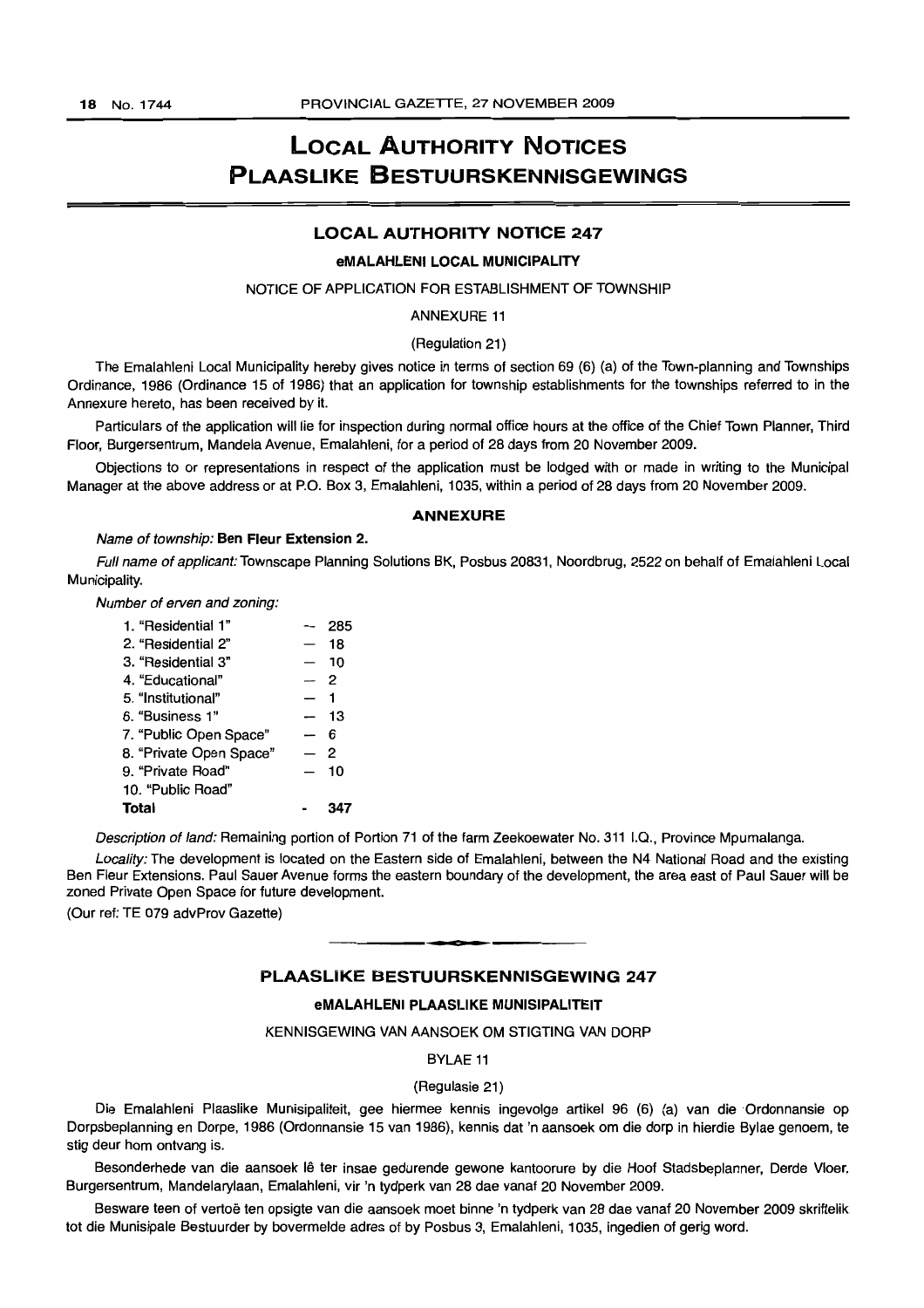# BYLAE

#### Naam van dorp: Ben Fleur Uitbreiding 2.

Volle naam van aansoeker: Townscape Planning Solutions BK, Posbus 20831, Noordbrug, 2522, namens Emalahleni Plaaslike Munisipaliteit.

Aantal erwe en sonerings:

| 1. "Residensieel 1"      |                          | 285 |
|--------------------------|--------------------------|-----|
| 2. "Residensieel 2"      |                          | 18  |
| 3. "Residensieel 3"      | $\overline{\phantom{a}}$ | 10  |
| 4. "Opvoedkundig"        | $-2$                     |     |
| 5. "Inrigting"           |                          |     |
| 6. "Besigheid 1"         | — 13                     |     |
| 7. "Openbare Oop Ruimte" | $\overline{\phantom{0}}$ | 6   |
| 8. "Privaat Oop Ruimte"  |                          | 2   |
| 9. "Privaat Pad 2"       | $\overline{\phantom{0}}$ | 10  |
| 10. "Publieke Pad"       |                          |     |
| <b>Totaal</b>            |                          |     |

Beskrywing van die grond: Restand gedeelte van Gedeelte 71 vasn die plaas Zeekoewater No. 311 I.Q., provinsie Mpumalanga.

Ligging van die grond: Geleë oos van Emalahleni tussen die N4 Nasionalepad en die bestaande Ben Fleur Uitbreidings. Paul Sauer Rylaan vorm die oostelike grens van die ontwikkelling, die area oos van Paul Sauerrylaan sal gesoneer word as Privaat Oop Ruimte vir toekomstige ontwikkeling.

Verwysingno.: TE 076 advProv Gazette

20-27

## LOCAL AUTHORITY NOTICE 251

## GREATER TUBATSE MUNICIPALITY

#### TUBATSE AMENDMENT SCHEME 71/2006

It is hereby notified in terms of the provisions of section 57 (1) of the Town-planning and Townships Ordinance, 1986 (Ordinance 15 of 1986), that the Greater Tubatse Municipality has approved the amendment of the Tubatse Interim Land Use Scheme, 2006, by the rezoning of Erf 157, Burgersfort Extension 5 from "Residential 1" to "Residential 3" for the maximum of 10 units, subject to certain restrictive conditions.

Map 3 and the scheme clauses of this amendment scheme will lie open for inspection during normal office hours at the office of the Chief Town Planner: Kort & Eddie Sedibe Streets, Burgersfort, and the Municipal Manager of the Greater Tubatse Municipality, and the Department of Local Government, Housing and Land Administration, Polokwane, Limpopo.

This amendment is known as Tubatse Amendment Scheme 71/2006 and shall come into operation on the date of publication of this notice.

## L. J. MOLEPO, Town Planner

Greater Tubatse Municipality, PO Box 206, Burgersfort, 1150.

## LOCAL AUTHORITY NOTICE 252

#### GOVAN MBEKI MUNICIPALITY

#### BETHAL AMENDMENT SCHEME 154 AND 155

## NOTICE OF APPROVAL

Notice is hereby given in terms of section 57 (1) of the Town-planning and Townships Ordinance, 1986 (Ordinance 15 of 1986), as amended, that the Govan Mbeki Municipality has approved the amendment of the Bethal Town-planning Scheme, 1980, by the rezoning of:

1. Remainder of Stand 195, New Bethal East from "Residential 1" to "Residential 3", subject to certain conditions. This amendment is known as Bethal Amendment Scheme 154 and shall come into operation on the date of publication of this notice.

2. Portion 1 of Stand 90, New Bethal East, from "Residential 1" to "Residential 3", subject to certain conditions. This amendment is known as Bethal Amendment Scheme 155 and shall come into operation on the date of publication of this notice.

Maps 3A and 3B and the scheme clauses are filed with the Director: Department of Housing and Land Administration, Nelspruit, as well as with the Manager: Physical Development, Municipal Offices, Secunda and are open for inspection during normal office hours.

## Dr L H MATHUNYANE, Municipal Manager

Private Bag X1017, Secunda, 2302 Notice No. 72/2009